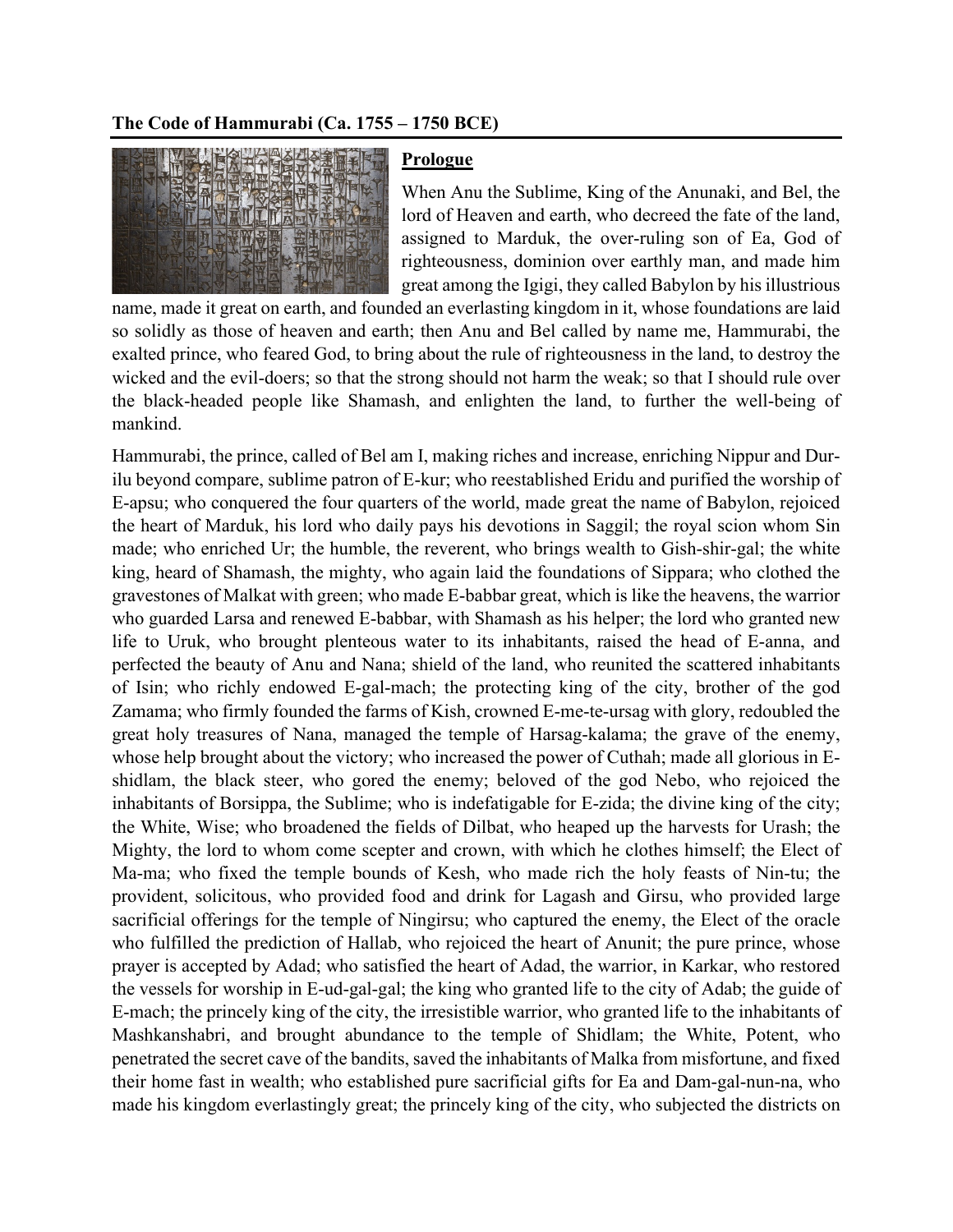the Ud-kib-nun-na Canal to the sway of Dagon, his Creator; who spared the inhabitants of Mera and Tutul; the sublime prince, who makes the face of Ninni shine; who presents holy meals to the divinity of Nin-a-zu, who cared for its inhabitants in their need, provided a portion for them in Babylon in peace; the shepherd of the oppressed and of the slaves; whose deeds find favor before Anunit, who provided for Anunit in the temple of Dumash in the suburb of Agade; who recognizes the right, who rules by law; who gave back to the city of Ashur its protecting god; who let the name of Ishtar of Nineveh remain in E-mish-mish; the Sublime, who humbles himself before the great gods; successor of Sumula-il; the mighty son of Sin-muballit; the royal scion of Eternity; the mighty monarch, the sun of Babylon, whose rays shed light over the land of Sumer and Akkad; the king, obeyed by the four quarters of the world; Beloved of Ninni, am I.

When Marduk sent me to rule over men, to give the protection of right to the land, I did right and righteousness in . . . , and brought about the well-being of the oppressed.

## **Code of Laws**

1. If anyone ensnare another, putting a ban upon him, but he can not prove it, then he that ensnared him shall be put to death.

2. If anyone bring an accusation against a man, and the accused go to the river and leap into the river, if he sink in the river his accuser shall take possession of his house. But if the river prove that the accused is not guilty, and he escape unhurt, then he who had brought the accusation shall be put to death, while he who leaped into the river shall take possession of the house that had belonged to his accuser.

3. If anyone bring an accusation of any crime before the elders, and does not prove what he has charged, he shall, if it be a capital offense charged, be put to death.

4. If he satisfy the elders to impose a fine of grain or money, he shall receive the fine that the action produces.

5. If a judge try a case, reach a decision, and present his judgment in writing; if later error shall appear in his decision, and it be through his own fault, then he shall pay twelve times the fine set by him in the case, and he shall be publicly removed from the judge's bench, and never again shall he sit there to render judgement.

6. If anyone steal the property of a temple or of the court, he shall be put to death, and also the one who receives the stolen thing from him shall be put to death.

7. If anyone buy from the son or the slave of another man, without witnesses or a contract, silver or gold, a male or female slave, an ox or a sheep, an ass or anything, or if he take it in charge, he is considered a thief and shall be put to death.

8. If anyone steal cattle or sheep, or an ass, or a pig or a goat, if it belong to a god or to the court, the thief shall pay thirtyfold therefor; if they belonged to a freed man of the king he shall pay tenfold; if the thief has nothing with which to pay he shall be put to death.

9. If anyone lose an article, and find it in the possession of another: if the person in whose possession the thing is found say "A merchant sold it to me, I paid for it before witnesses," and if the owner of the thing say, "I will bring witnesses who know my property," then shall the purchaser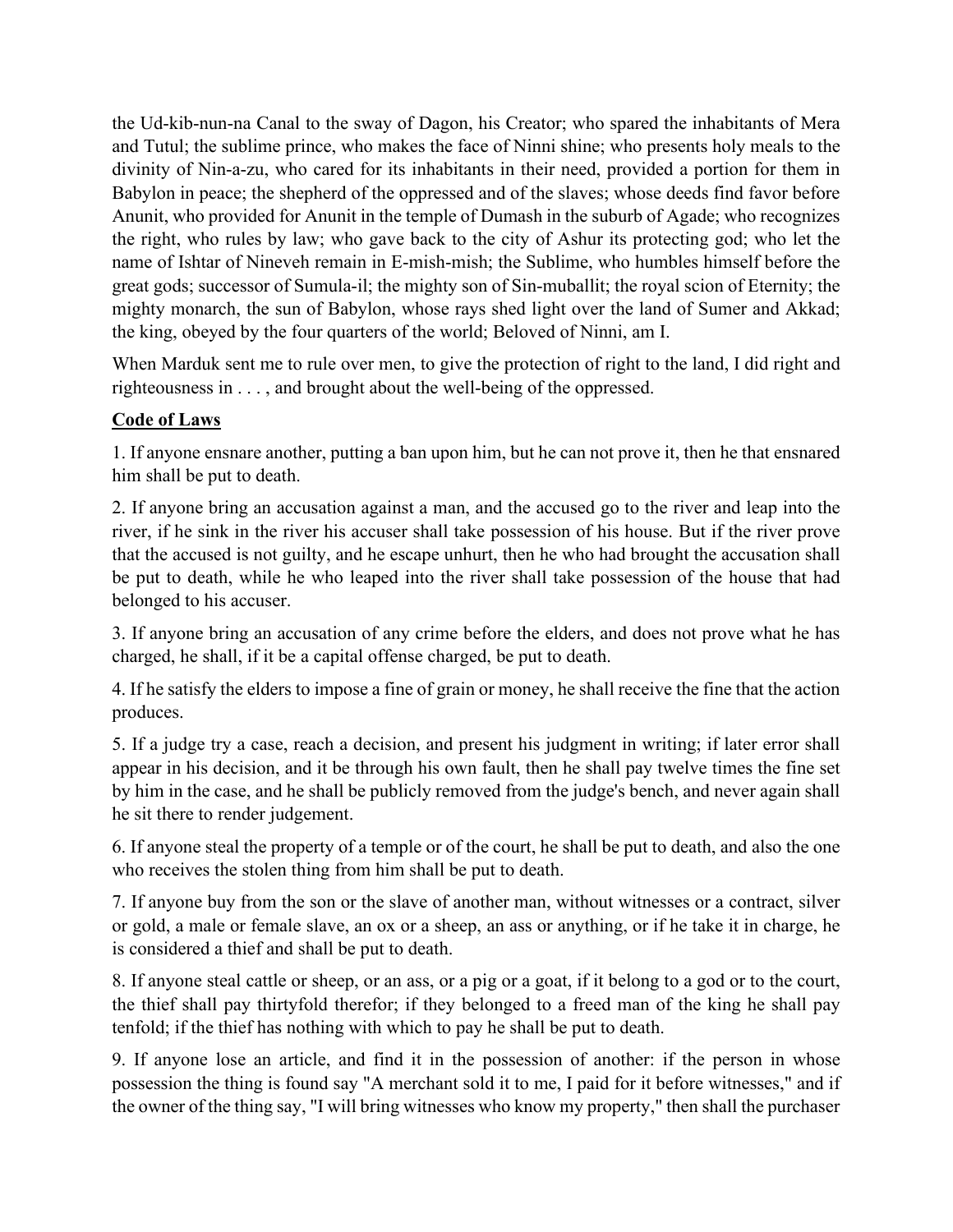bring the merchant who sold it to him, and the witnesses before whom he bought it, and the owner shall bring witnesses who can identify his property. The judge shall examine their testimony--both of the witnesses before whom the price was paid, and of the witnesses who identify the lost article on oath. The merchant is then proved to be a thief and shall be put to death. The owner of the lost article receives his property, and he who bought it receives the money he paid from the estate of the merchant.

10. If the purchaser does not bring the merchant and the witnesses before whom he bought the article, but its owner bring witnesses who identify it, then the buyer is the thief and shall be put to death, and the owner receives the lost article.

11. If the owner do not bring witnesses to identify the lost article, he is an evil-doer, he has traduced, and shall be put to death.

12. If the witnesses be not at hand, then shall the judge set a limit, at the expiration of six months. If his witnesses have not appeared within the six months, he is an evil-doer, and shall bear the fine of the pending case.

14. If anyone steal the minor son of another, he shall be put to death.

15. If anyone take a male or female slave of the court, or a male or female slave of a freed man, outside the city gates, he shall be put to death.

16. If anyone receive into his house a runaway male or female slave of the court, or of a freedman, and does not bring it out at the public proclamation of the major domus, the master of the house shall be put to death.

17. If anyone find runaway male or female slaves in the open country and bring them to their masters, the master of the slaves shall pay him two shekels of silver.

18. If the slave will not give the name of the master, the finder shall bring him to the palace; a further investigation must follow, and the slave shall be returned to his master.

19. If he hold the slaves in his house, and they are caught there, he shall be put to death.

20. If the slave that he caught run away from him, then shall he swear to the owners of the slave, and he is free of all blame.

21. If anyone break a hole into a house (break in to steal), he shall be put to death before that hole and be buried.

22. If anyone is committing a robbery and is caught, then he shall be put to death.

23. If the robber is not caught, then shall he who was robbed claim under oath the amount of his loss; then shall the community, and . . . on whose ground and territory and in whose domain it was compensate him for the goods stolen.

24. If persons are stolen, then shall the community and . . . pay one mina of silver to their relatives.

25. If fire break out in a house, and some one who comes to put it out cast his eye upon the property of the owner of the house, and take the property of the master of the house, he shall be thrown into that self-same fire.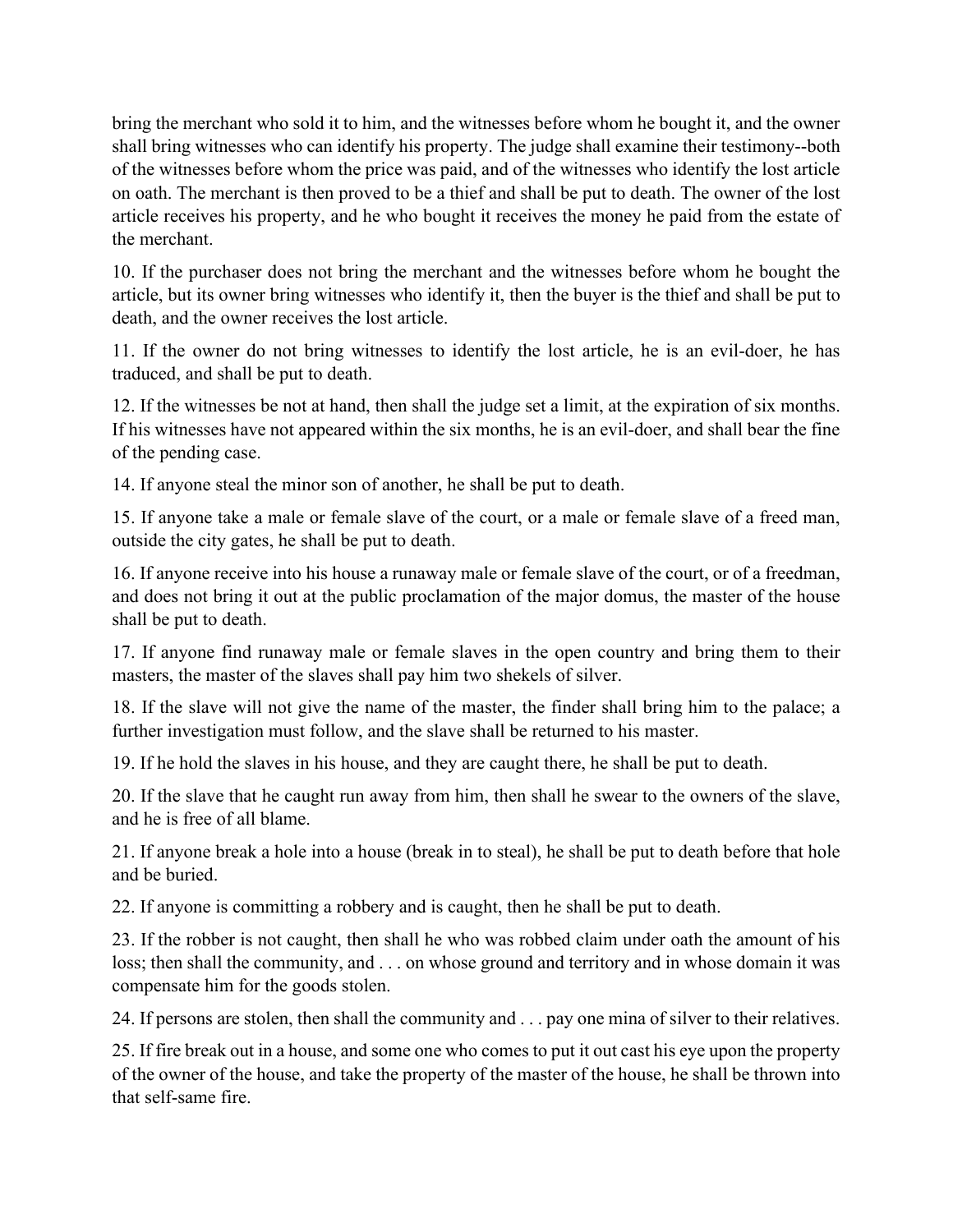26. If a chieftain or a man (common soldier), who has been ordered to go upon the king's highway for war does not go, but hires a mercenary, if he withholds the compensation, then shall this officer or man be put to death, and he who represented him shall take possession of his house.

27. If a chieftain or man be caught in the misfortune of the king (captured in battle), and if his fields and garden be given to another and he take possession, if he return and reaches his place, his field and garden shall be returned to him, he shall take it over again.

28. If a chieftain or a man be caught in the misfortune of a king, if his son is able to enter into possession, then the field and garden shall be given to him, he shall take over the fee of his father.

29. If his son is still young, and can not take possession, a third of the field and garden shall be given to his mother, and she shall bring him up.

30. If a chieftain or a man leave his house, garden, and field and hires it out, and some one else takes possession of his house, garden, and field and uses it for three years: if the first owner return and claims his house, garden, and field, it shall not be given to him, but he who has taken possession of it and used it shall continue to use it.

31. If he hire it out for one year and then return, the house, garden, and field shall be given back to him, and he shall take it over again.

32. If a chieftain or a man is captured on the "Way of the King" (in war), and a merchant buy him free, and bring him back to his place; if he have the means in his house to buy his freedom, he shall buy himself free: if he have nothing in his house with which to buy himself free, he shall be bought free by the temple of his community; if there be nothing in the temple with which to buy him free, the court shall buy his freedom. His field, garden, and house shall not be given for the purchase of his freedom.

33. If a . . . or a . . . enter himself as withdrawn from the "Way of the King," and send a mercenary as substitute, but withdraw him, then the . . . or . . . shall be put to death.

34. If a . . . or a . . . harm the property of a captain, injure the captain, or take away from the captain a gift presented to him by the king, then the . . . or . . . shall be put to death.

35. If anyone buy the cattle or sheep which the king has given to chieftains from him, he loses his money.

36. The field, garden, and house of a chieftain, of a man, or of one subject to quit-rent, can not be sold.

37. If anyone buy the field, garden, and house of a chieftain, man, or one subject to quit-rent, his contract tablet of sale shall be broken (declared invalid) and he loses his money. The field, garden, and house return to their owners.

38. A chieftain, man, or one subject to quit-rent can not assign his tenure of field, house, and garden to his wife or daughter, nor can he assign it for a debt.

39. He may, however, assign a field, garden, or house which he has bought, and holds as property, to his wife or daughter or give it for debt.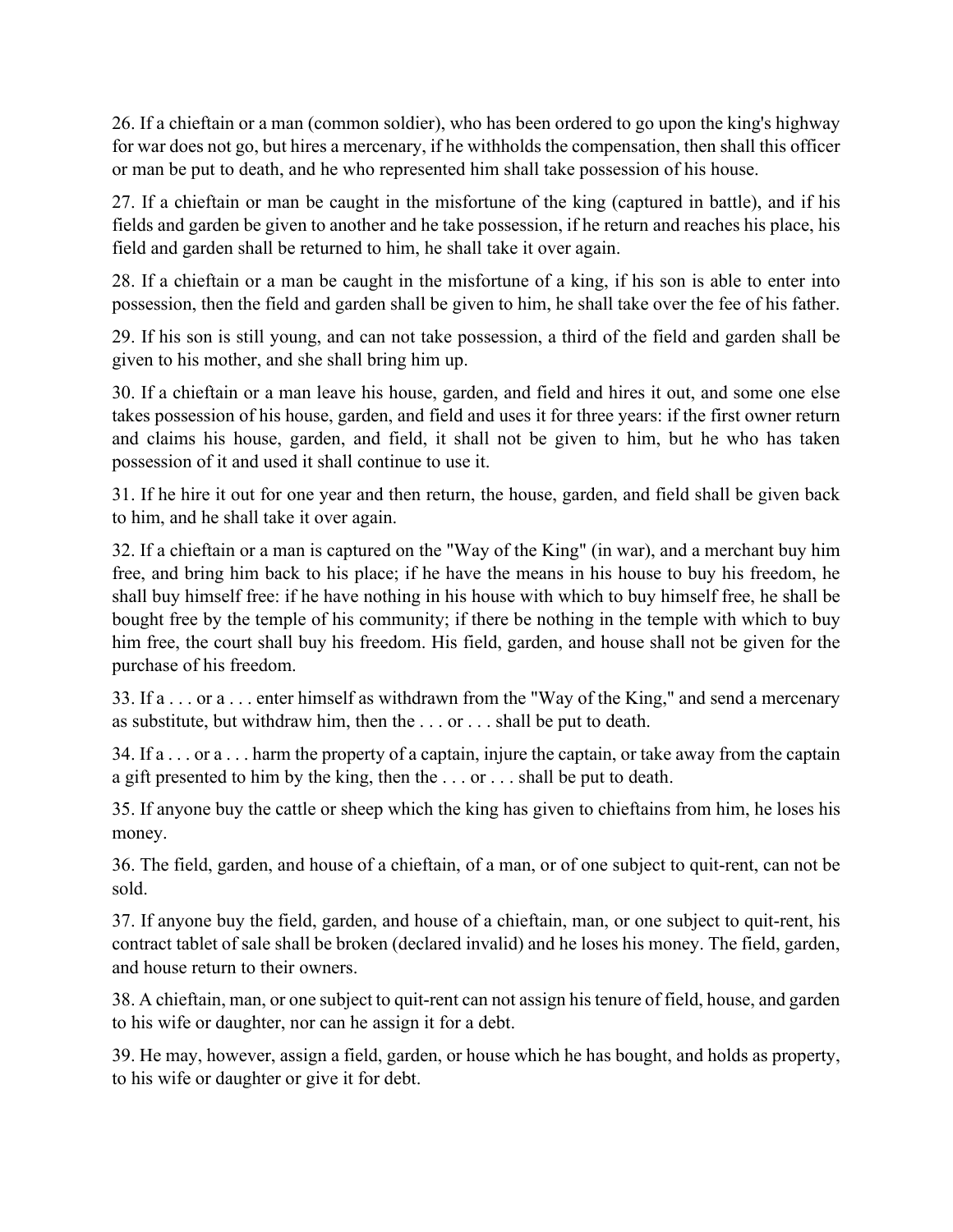40. He may sell field, garden, and house to a merchant (royal agents) or to any other public official, the buyer holding field, house, and garden for its usufruct.

41. If anyone fence in the field, garden, and house of a chieftain, man, or one subject to quit-rent, furnishing the palings therefor; if the chieftain, man, or one subject to quit-rent return to field, garden, and house, the palings which were given to him become his property.

42. If anyone take over a field to till it, and obtain no harvest therefrom, it must be proved that he did no work on the field, and he must deliver grain, just as his neighbor raised, to the owner of the field.

43. If he do not till the field, but let it lie fallow, he shall give grain like his neighbor's to the owner of the field, and the field which he let lie fallow he must plow and sow and return to its owner.

44. If anyone take over a waste-lying field to make it arable, but is lazy, and does not make it arable, he shall plow the fallow field in the fourth year, harrow it and till it, and give it back to its owner, and for each ten gan (a measure of area) ten gur of grain shall be paid.

45. If a man rent his field for tillage for a fixed rental, and receive the rent of his field, but bad weather come and destroy the harvest, the injury falls upon the tiller of the soil.

46. If he do not receive a fixed rental for his field, but lets it on half or third shares of the harvest, the grain on the field shall be divided proportionately between the tiller and the owner.

47. If the tiller, because he did not succeed in the first year, has had the soil tilled by others, the owner may raise no objection; the field has been cultivated and he receives the harvest according to agreement.

48. If anyone owe a debt for a loan, and a storm prostrates the grain, or the harvest fail, or the grain does not grow for lack of water; in that year he need not give his creditor any grain, he washes his debt-tablet in water and pays no rent for this year.

49. If anyone take money from a merchant, and give the merchant a field tillable for corn or sesame and order him to plant corn or sesame in the field, and to harvest the crop; if the cultivator plant corn or sesame in the field, at the harvest the corn or sesame that is in the field shall belong to the owner of the field and he shall pay corn as rent, for the money he received from the merchant, and the livelihood of the cultivator shall he give to the merchant.

50. If he give a cultivated corn-field or a cultivated sesame-field, the corn or sesame in the field shall belong to the owner of the field, and he shall return the money to the merchant as rent.

51. If he have no money to repay, then he shall pay in corn or sesame in place of the money as rent for what he received from the merchant, according to the royal tariff.

52. If the cultivator do not plant corn or sesame in the field, the debtor's contract is not weakened.

53. If anyone be too lazy to keep his dam in proper condition, and does not so keep it; if then the dam break and all the fields be flooded, then shall he in whose dam the break occurred be sold for money, and the money shall replace the corn which he has caused to be ruined.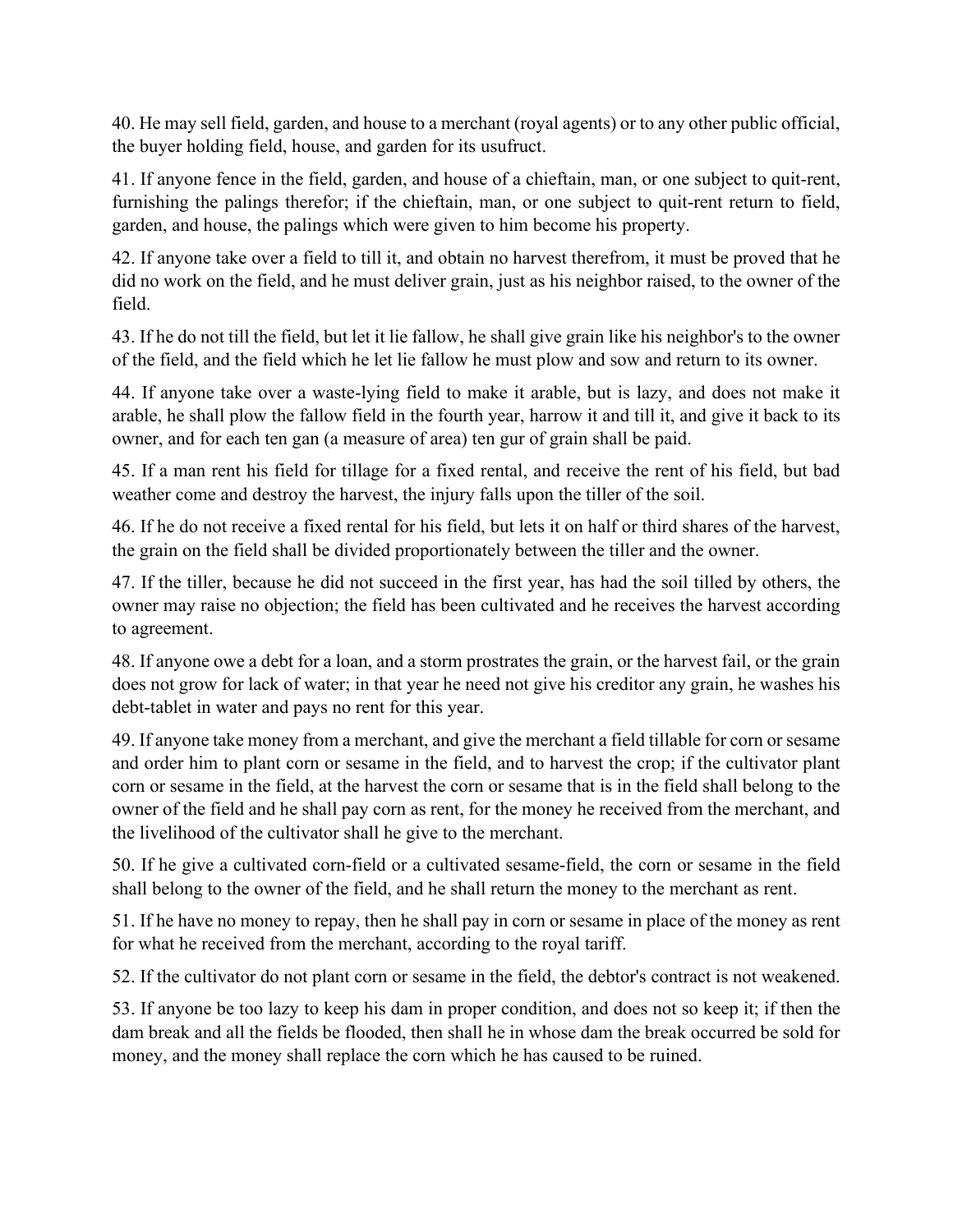54. If he be not able to replace the corn, then he and his possessions shall be divided among the farmers whose corn he has flooded.

55. If anyone open his ditches to water his crop, but is careless, and the water flood the field of his neighbor, then he shall pay his neighbor corn for his loss.

56. If a man let in the water, and the water overflow the plantation of his neighbor, he shall pay ten gur of corn for every ten gan of land.

57. If a shepherd, without the permission of the owner of the field, and without the knowledge of the owner of the sheep, lets the sheep into a field to graze, then the owner of the field shall harvest his crop, and the shepherd, who had pastured his flock there without permission of the owner of the field, shall pay to the owner twenty gur of corn for every ten gan.

58. If after the flocks have left the pasture and been shut up in the common fold at the city gate, any shepherd let them into a field and they graze there, this shepherd shall take possession of the field which he has allowed to be grazed on, and at the harvest he must pay sixty gur of corn for every ten gan.

59. If any man, without the knowledge of the owner of a garden, fell a tree in a garden he shall pay half a mina in money.

60. If anyone give over a field to a gardener, for him to plant it as a garden, if he work at it, and care for it for four years, in the fifth year the owner and the gardener shall divide it, the owner taking his part in charge.

61. If the gardener has not completed the planting of the field, leaving one part unused, this shall be assigned to him as his.

62. If he do not plant the field that was given over to him as a garden, if it be arable land (for corn or sesame) the gardener shall pay the owner the produce of the field for the years that he let it lie fallow, according to the product of neighboring fields, put the field in arable condition and return it to its owner.

63. If he transform waste land into arable fields and return it to its owner, the latter shall pay him for one year ten gur for ten gan.

64. If anyone hand over his garden to a gardener to work, the gardener shall pay to its owner twothirds of the produce of the garden, for so long as he has it in possession, and the other third shall he keep.

65. If the gardener do not work in the garden and the product fall off, the gardener shall pay in proportion to other neighboring gardens. [Here a portion of the text is missing, apparently comprising thirty-four paragraphs.]

100. . . . interest for the money, as much as he has received, he shall give a note therefor, and on the day, when they settle, pay to the merchant.

101. If there are no mercantile arrangements in the place whither he went, he shall leave the entire amount of money which he received with the broker to give to the merchant.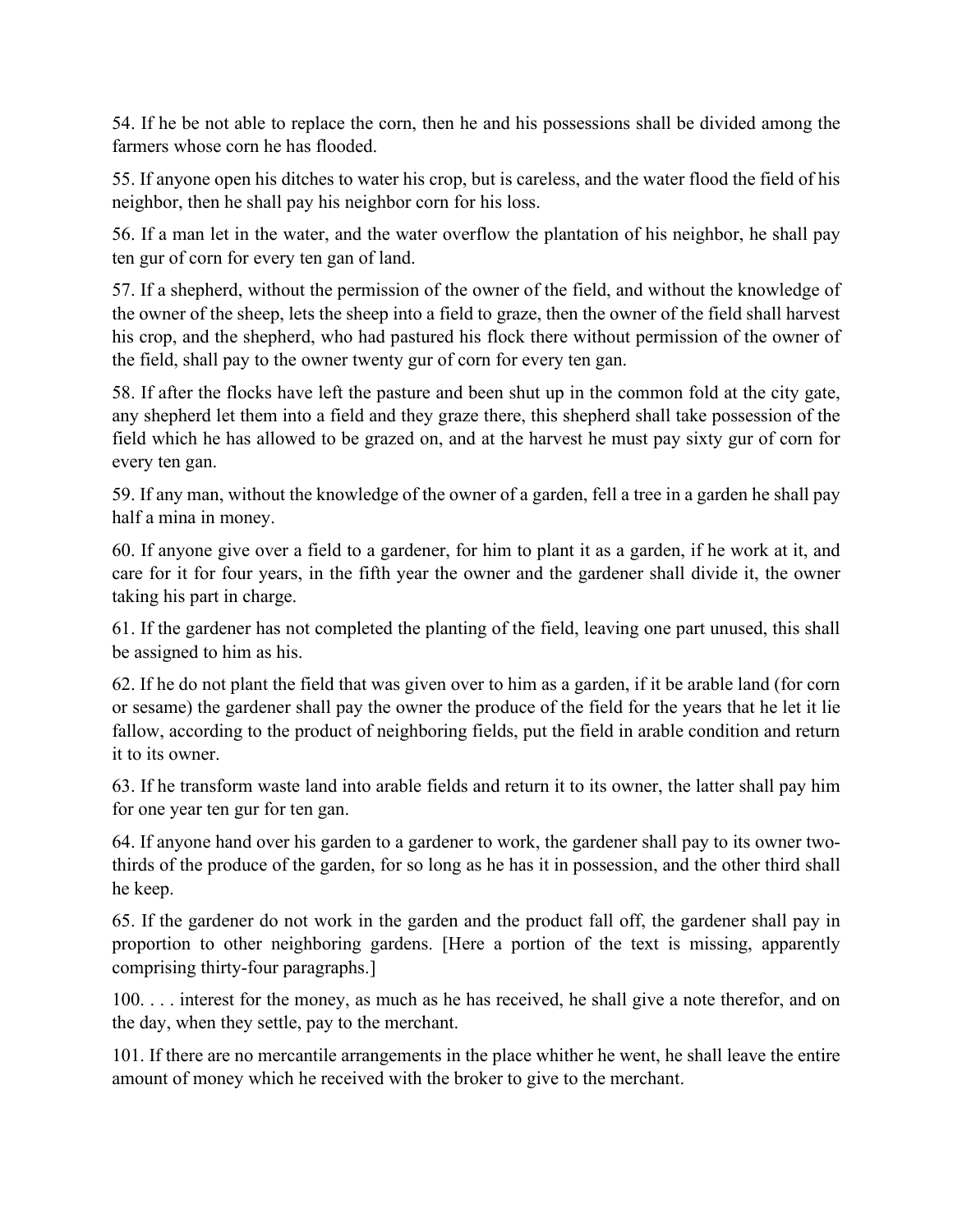102. If a merchant entrust money to an agent (broker) for some investment, and the broker suffer a loss in the place to which he goes, he shall make good the capital to the merchant.

103. If, while on the journey, an enemy take away from him anything that he had, the broker shall swear by God and be free of obligation.

104. If a merchant give an agent corn, wool, oil, or any other goods to transport, the agent shall give a receipt for the amount, and compensate the merchant therefor. Then he shall obtain a receipt form the merchant for the money that he gives the merchant.

105. If the agent is careless, and does not take a receipt for the money which he gave the merchant, he can not consider the unreceipted money as his own.

106. If the agent accept money from the merchant, but have a quarrel with the merchant (denying the receipt), then shall the merchant swear before God and witnesses that he has given this money to the agent, and the agent shall pay him three times the sum.

107. If the merchant cheat the agent, in that as the latter has returned to him all that had been given him, but the merchant denies the receipt of what had been returned to him, then shall this agent convict the merchant before God and the judges, and if he still deny receiving what the agent had given him shall pay six times the sum to the agent.

108. If a tavern-keeper (feminine) does not accept corn according to gross weight in payment of drink, but takes money, and the price of the drink is less than that of the corn, she shall be convicted and thrown into the water.

109. If conspirators meet in the house of a tavern-keeper, and these conspirators are not captured and delivered to the court, the tavern-keeper shall be put to death.

110. If a "sister of a god" open a tavern, or enter a tavern to drink, then shall this woman be burned to death.

111. If an inn-keeper furnish sixty ka of usakani-drink to . . . she shall receive fifty ka of corn at the harvest.

112. If anyone be on a journey and entrust silver, gold, precious stones, or any movable property to another, and wish to recover it from him; if the latter do not bring all of the property to the appointed place, but appropriate it to his own use, then shall this man, who did not bring the property to hand it over, be convicted, and he shall pay fivefold for all that had been entrusted to him.

113. If anyone have consignment of corn or money, and he take from the granary or box without the knowledge of the owner, then shall he who took corn without the knowledge of the owner out of the granary or money out of the box be legally convicted, and repay the corn he has taken. And he shall lose whatever commission was paid to him, or due him.

114. If a man have no claim on another for corn and money, and try to demand it by force, he shall pay one-third of a mina of silver in every case.

115. If anyone have a claim for corn or money upon another and imprison him; if the prisoner die in prison a natural death, the case shall go no further.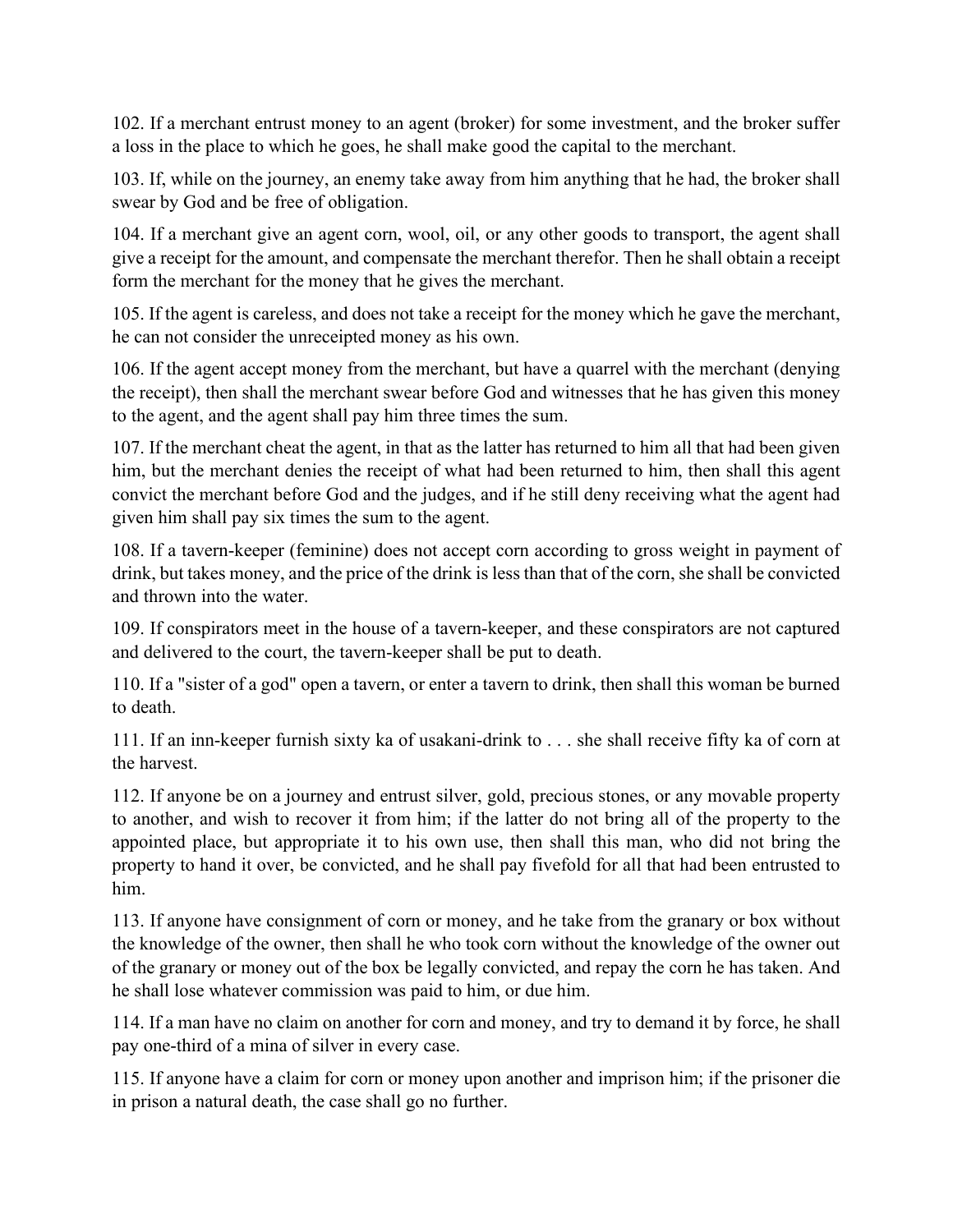116. If the prisoner die in prison from blows or maltreatment, the master of the prisoner shall convict the merchant before the judge. If he was a free-born man, the son of the merchant shall be put to death; if it was a slave, he shall pay one-third of a mina of gold, and all that the master of the prisoner gave he shall forfeit.

117. If anyone fail to meet a claim for debt, and sell himself, his wife, his son, and daughter for money or give them away to forced labor: they shall work for three years in the house of the man who bought them, or the proprietor, and in the fourth year they shall be set free.

118. If he give a male or female slave away for forced labor, and the merchant sublease them, or sell them for money, no objection can be raised.

119. If anyone fail to meet a claim for debt, and he sell the maid servant who has borne him children, for money, the money which the merchant has paid shall be repaid to him by the owner of the slave and she shall be freed.

120. If anyone store corn for safe keeping in another person's house, and any harm happen to the corn in storage, or if the owner of the house open the granary and take some of the corn, or if especially he deny that the corn was stored in his house: then the owner of the corn shall claim his corn before God (on oath), and the owner of the house shall pay its owner for all of the corn that he took.

121. If anyone store corn in another man's house he shall pay him storage at the rate of one gur for every five ka of corn per year.

122. If anyone give another silver, gold, or anything else to keep, he shall show everything to some witness, draw up a contract, and then hand it over for safe keeping.

123. If he turn it over for safe keeping without witness or contract, and if he to whom it was given deny it, then he has no legitimate claim.

124. If anyone deliver silver, gold, or anything else to another for safe keeping, before a witness, but he deny it, he shall be brought before a judge, and all that he has denied he shall pay in full.

125. If anyone place his property with another for safe keeping, and there, either through thieves or robbers, his property and the property of the other man be lost, the owner of the house, through whose neglect the loss took place, shall compensate the owner for all that was given to him in charge. But the owner of the house shall try to follow up and recover his property, and take it away from the thief.

126. If anyone who has not lost his goods state that they have been lost, and make false claims: if he claim his goods and amount of injury before God, even though he has not lost them, he shall be fully compensated for all his loss claimed. (I.e., the oath is all that is needed.)

127. If anyone "point the finger" (slander) at a sister of a god or the wife of anyone, and can not prove it, this man shall be taken before the judges and his brow shall be marked. (by cutting the skin, or perhaps hair.)

128. If a man take a woman to wife, but have no intercourse with her, this woman is no wife to him.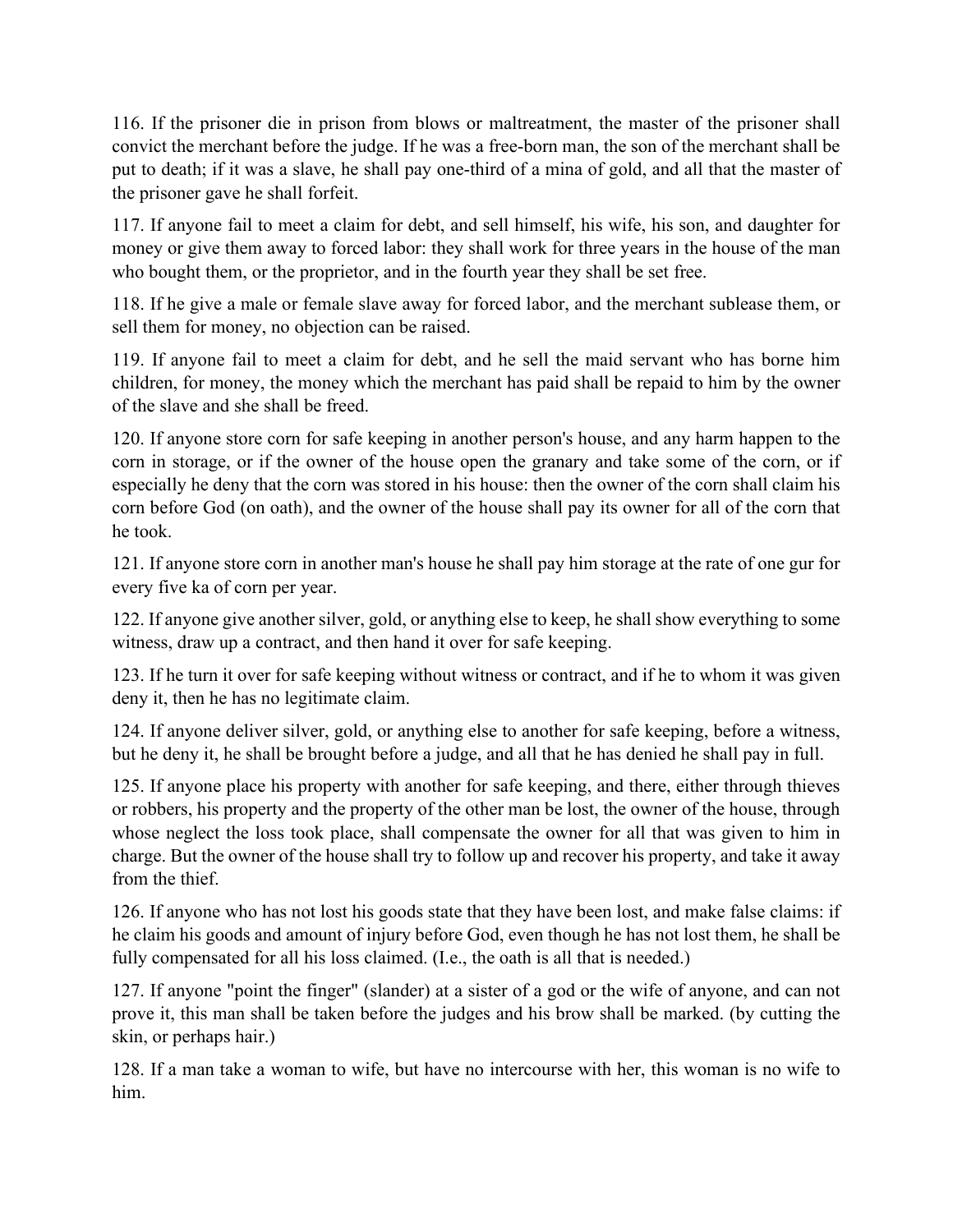129. If a man's wife be surprised (in flagrante delicto) with another man, both shall be tied and thrown into the water, but the husband may pardon his wife and the king his slaves.

130. If a man violate the wife (betrothed or child-wife) of another man, who has never known a man, and still lives in her father's house, and sleep with her and be surprised, this man shall be put to death, but the wife is blameless.

131. If a man bring a charge against one's wife, but she is not surprised with another man, she must take an oath and then may return to her house.

132. If the "finger is pointed" at a man's wife about another man, but she is not caught sleeping with the other man, she shall jump into the river for her husband.

133. If a man is taken prisoner in war, and there is a sustenance in his house, but his wife leave house and court, and go to another house: because this wife did not keep her court, and went to another house, she shall be judicially condemned and thrown into the water.

134. If anyone be captured in war and there is not sustenance in his house, if then his wife go to another house this woman shall be held blameless.

135. If a man be taken prisoner in war and there be no sustenance in his house and his wife go to another house and bear children; and if later her husband return and come to his home: then this wife shall return to her husband, but the children follow their father.

136. If anyone leave his house, run away, and then his wife go to another house, if then he return, and wishes to take his wife back: because he fled from his home and ran away, the wife of this runaway shall not return to her husband.

137. If a man wish to separate from a woman who has borne him children, or from his wife who has borne him children: then he shall give that wife her dowry, and a part of the usufruct of field, garden, and property, so that she can rear her children. When she has brought up her children, a portion of all that is given to the children, equal as that of one son, shall be given to her. She may then marry the man of her heart.

138. If a man wishes to separate from his wife who has borne him no children, he shall give her the amount of her purchase money and the dowry which she brought from her father's house, and let her go.

139. If there was no purchase price he shall give her one mina of gold as a gift of release.

140. If he be a freed man he shall give her one-third of a mina of gold.

141. If a man's wife, who lives in his house, wishes to leave it, plunges into debt, tries to ruin her house, neglects her husband, and is judicially convicted: if her husband offer her release, she may go on her way, and he gives her nothing as a gift of release. If her husband does not wish to release her, and if he take another wife, she shall remain as servant in her husband's house.

142. If a woman quarrel with her husband, and say: "You are not congenial to me," the reasons for her prejudice must be presented. If she is guiltless, and there is no fault on her part, but he leaves and neglects her, then no guilt attaches to this woman, she shall take her dowry and go back to her father's house.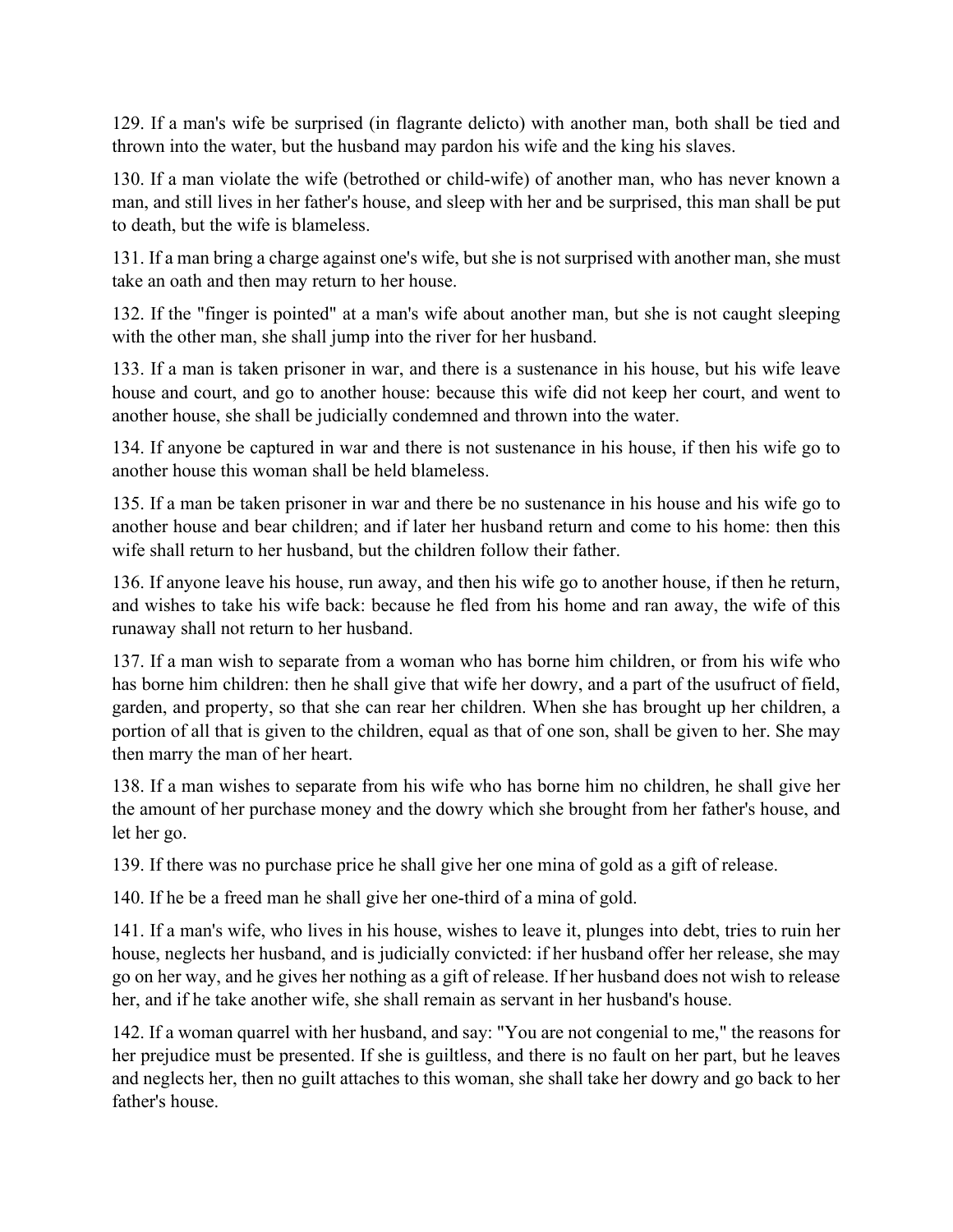143. If she is not innocent, but leaves her husband, and ruins her house, neglecting her husband, this woman shall be cast into the water.

144. If a man take a wife and this woman give her husband a maid-servant, and she bear him children, but this man wishes to take another wife, this shall not be permitted to him; he shall not take a second wife.

145. If a man take a wife, and she bear him no children, and he intend to take another wife: if he take this second wife, and bring her into the house, this second wife shall not be allowed equality with his wife.

146. If a man take a wife and she give this man a maid-servant as wife and she bear him children, and then this maid assume equality with the wife: because she has borne him children her master shall not sell her for money, but he may keep her as a slave, reckoning her among the maidservants.

147. If she have not borne him children, then her mistress may sell her for money.

148. If a man take a wife, and she be seized by disease, if he then desire to take a second wife he shall not put away his wife, who has been attacked by disease, but he shall keep her in the house which he has built and support her so long as she lives.

149. If this woman does not wish to remain in her husband's house, then he shall compensate her for the dowry that she brought with her from her father's house, and she may go.

150. If a man give his wife a field, garden, and house and a deed therefor, if then after the death of her husband the sons raise no claim, then the mother may bequeath all to one of her sons whom she prefers, and need leave nothing to his brothers.

151. If a woman who lived in a man's house made an agreement with her husband, that no creditor can arrest her, and has given a document therefor: if that man, before he married that woman, had a debt, the creditor can not hold the woman for it. But if the woman, before she entered the man's house, had contracted a debt, her creditor can not arrest her husband therefor.

152. If after the woman had entered the man's house, both contracted a debt, both must pay the merchant.

153. If the wife of one man on account of another man has their mates (her husband and the other man's wife) murdered, both of them shall be impaled.

154. If a man be guilty of incest with his daughter, he shall be driven from the place (exiled).

155. If a man betroth a girl to his son, and his son have intercourse with her, but he (the father) afterward defile her, and be surprised, then he shall be bound and cast into the water (drowned).

156. If a man betroth a girl to his son, but his son has not known her, and if then he defile her, he shall pay her half a gold mina, and compensate her for all that she brought out of her father's house. She may marry the man of her heart.

157. If anyone be guilty of incest with his mother after his father, both shall be burned.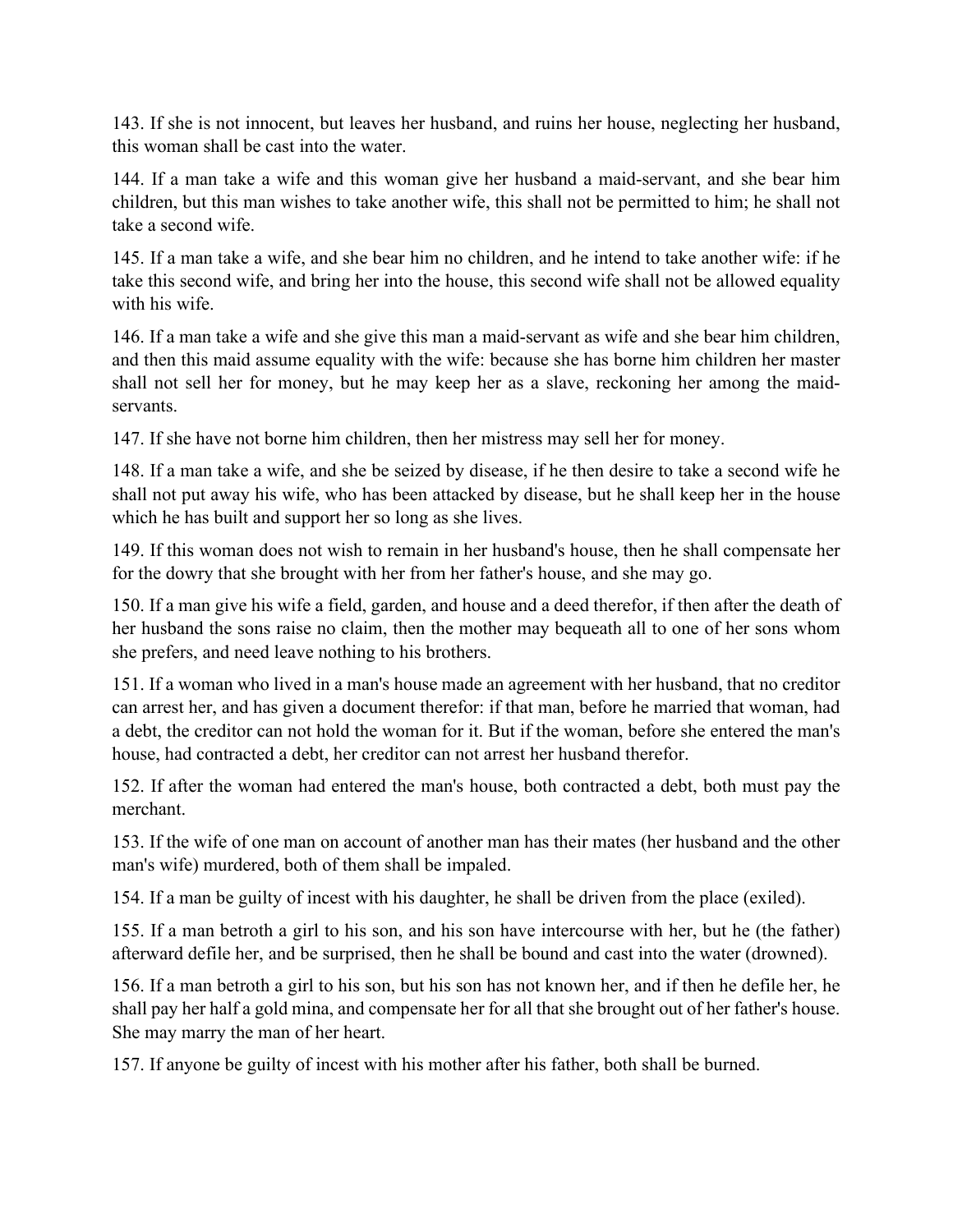158. If anyone be surprised after his father with his chief wife, who has borne children, he shall be driven out of his father's house.

159. If anyone, who has brought chattels into his father-in-law's house, and has paid the purchasemoney, looks for another wife, and says to his father-in-law: "I do not want your daughter," the girl's father may keep all that he had brought.

160. If a man bring chattels into the house of his father-in-law, and pay the "purchase price" (for his wife): if then the father of the girl say: "I will not give you my daughter," he shall give him back all that he brought with him.

161. If a man bring chattels into his father-in-law's house and pay the "purchase price," if then his friend slander him, and his father-in-law say to the young husband: "You shall not marry my daughter," the he shall give back to him undiminished all that he had brought with him; but his wife shall not be married to the friend.

162. If a man marry a woman, and she bear sons to him; if then this woman die, then shall her father have no claim on her dowry; this belongs to her sons.

163. If a man marry a woman and she bear him no sons; if then this woman die, if the "purchase price" which he had paid into the house of his father-in-law is repaid to him, her husband shall have no claim upon the dowry of this woman; it belongs to her father's house.

164. If his father-in-law do not pay back to him the amount of the "purchase price" he may subtract the amount of the "Purchase price" from the dowry, and then pay the remainder to her father's house.

165. If a man give to one of his sons whom he prefers a field, garden, and house, and a deed therefor: if later the father die, and the brothers divide the estate, then they shall first give him the present of his father, and he shall accept it; and the rest of the paternal property shall they divide.

166. If a man take wives for his son, but take no wife for his minor son, and if then he die: if the sons divide the estate, they shall set aside besides his portion the money for the "purchase price" for the minor brother who had taken no wife as yet, and secure a wife for him.

167. If a man marry a wife and she bear him children: if this wife die and he then take another wife and she bear him children: if then the father die, the sons must not partition the estate according to the mothers, they shall divide the dowries of their mothers only in this way; the paternal estate they shall divide equally with one another.

168. If a man wish to put his son out of his house, and declare before the judge: "I want to put my son out," then the judge shall examine into his reasons. If the son be guilty of no great fault, for which he can be rightfully put out, the father shall not put him out.

169. If he be guilty of a grave fault, which should rightfully deprive him of the filial relationship, the father shall forgive him the first time; but if he be guilty of a grave fault a second time the father may deprive his son of all filial relation.

170. If his wife bear sons to a man, or his maid-servant have borne sons, and the father while still living says to the children whom his maid-servant has borne: "My sons," and he count them with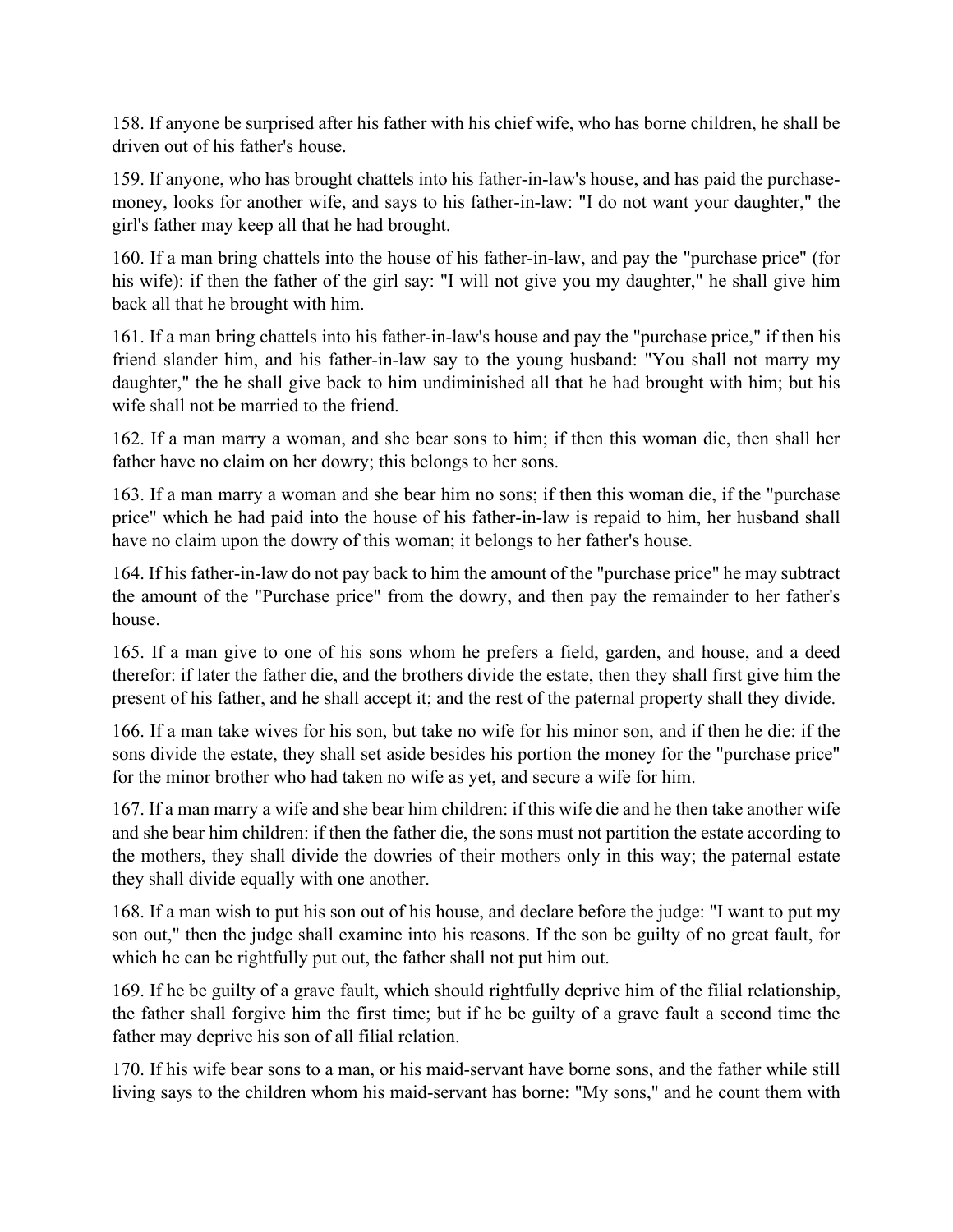the sons of his wife; if then the father die, then the sons of the wife and of the maid-servant shall divide the paternal property in common. The son of the wife is to partition and choose.

171. If, however, the father while still living did not say to the sons of the maid-servant: "My sons," and then the father dies, then the sons of the maid-servant shall not share with the sons of the wife, but the freedom of the maid and her sons shall be granted. The sons of the wife shall have no right to enslave the sons of the maid; the wife shall take her dowry (from her father), and the gift that her husband gave her and deeded to her (separate from dowry, or the purchase-money paid her father), and live in the home of her husband: so long as she lives she shall use it, it shall not be sold for money. Whatever she leaves shall belong to her children.

172. If her husband made her no gift, she shall be compensated for her gift, and she shall receive a portion from the estate of her husband, equal to that of one child. If her sons oppress her, to force her out of the house, the judge shall examine into the matter, and if the sons are at fault the woman shall not leave her husband's house. If the woman desire to leave the house, she must leave to her sons the gift which her husband gave her, but she may take the dowry of her father's house. Then she may marry the man of her heart.

173. If this woman bear sons to her second husband, in the place to which she went, and then die, her earlier and later sons shall divide the dowry between them.

174. If she bear no sons to her second husband, the sons of her first husband shall have the dowry.

175. If a State slave or the slave of a freed man marry the daughter of a free man, and children are born, the master of the slave shall have no right to enslave the children of the free.

176. If, however, a State slave or the slave of a freed man marry a man's daughter, and after he marries her she bring a dowry from a father's house, if then they both enjoy it and found a household, and accumulate means, if then the slave die, then she who was free born may take her dowry, and all that her husband and she had earned; she shall divide them into two parts, one-half the master for the slave shall take, and the other half shall the free-born woman take for her children. If the free-born woman had no gift she shall take all that her husband and she had earned and divide it into two parts; and the master of the slave shall take one-half and she shall take the other for her children.

177. If a widow, whose children are not grown, wishes to enter another house (remarry), she shall not enter it without the knowledge of the judge. If she enter another house the judge shall examine the state of the house of her first husband. Then the house of her first husband shall be entrusted to the second husband and the woman herself as managers. And a record must be made thereof. She shall keep the house in order, bring up the children, and not sell the house-hold utensils. He who buys the utensils of the children of a widow shall lose his money, and the goods shall return to their owners.

178. If a "devoted woman" or a prostitute to whom her father has given a dowry and a deed therefor, but if in this deed it is not stated that she may bequeath it as she pleases, and has not explicitly stated that she has the right of disposal; if then her father die, then her brothers shall hold her field and garden, and give her corn, oil, and milk according to her portion, and satisfy her. If her brothers do not give her corn, oil, and milk according to her share, then her field and garden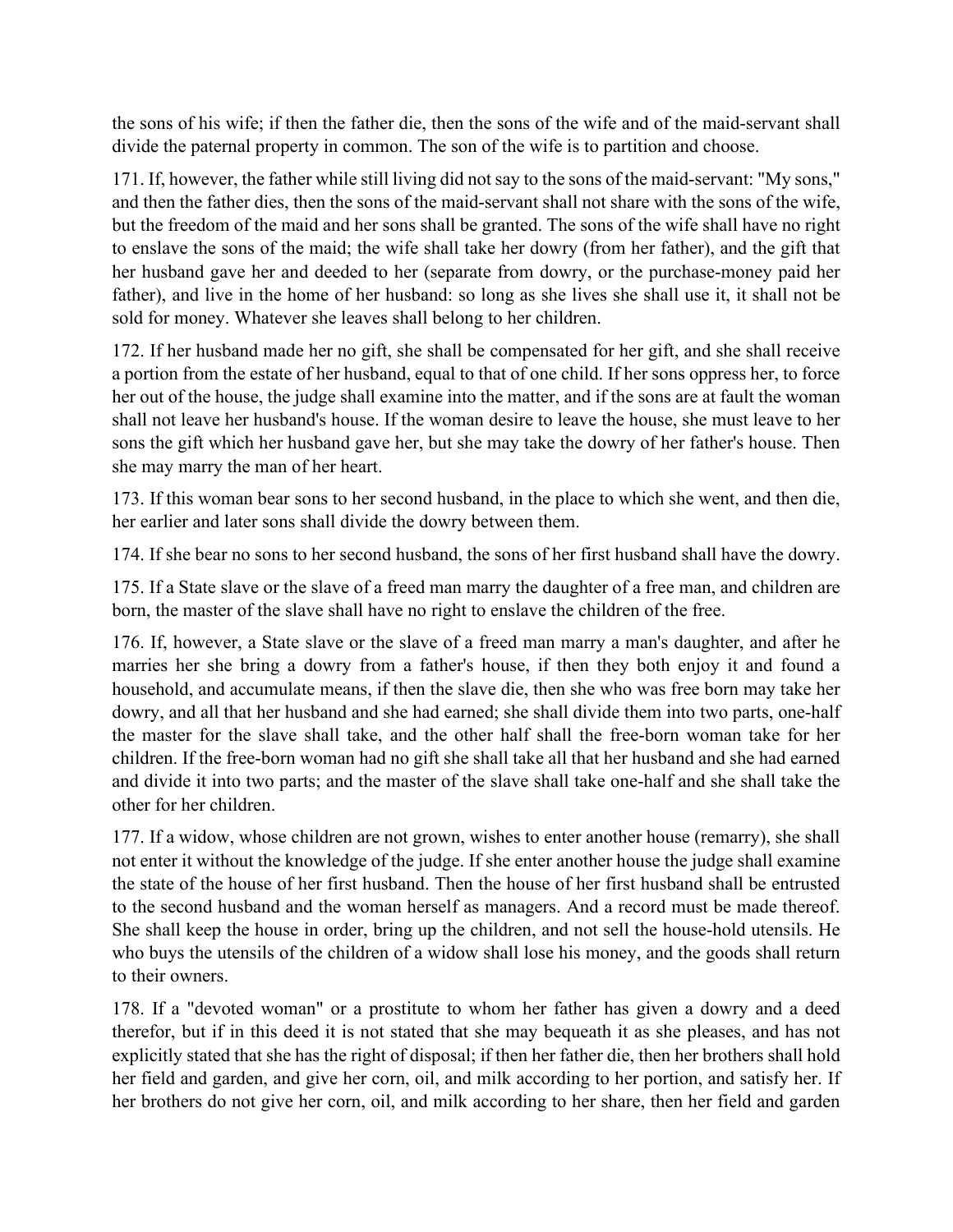shall support her. She shall have the usufruct of field and garden and all that her father gave her so long as she lives, but she can not sell or assign it to others. Her position of inheritance belongs to her brothers.

179. If a "sister of a god," or a prostitute, receive a gift from her father, and a deed in which it has been explicitly stated that she may dispose of it as she pleases, and give her complete disposition thereof: if then her father die, then she may leave her property to whomsoever she pleases. Her brothers can raise no claim thereto.

180. If a father give a present to his daughter--either marriageable or a prostitute unmarriageable)- -and then die, then she is to receive a portion as a child from the paternal estate, and enjoy its usufruct so long as she lives. Her estate belongs to her brothers.

181. If a father devote a temple-maid or temple-virgin to God and give her no present: if then the father die, she shall receive the third of a child's portion from the inheritance of her father's house, and enjoy its usufruct so long as she lives. Her estate belongs to her brothers.

182. If a father devote his daughter as a wife of Mardi of Babylon (as in 181), and give her no present, nor a deed; if then her father die, then shall she receive one-third of her portion as a child of her father's house from her brothers, but Marduk may leave her estate to whomsoever she wishes.

183. If a man give his daughter by a concubine a dowry, and a husband, and a deed; if then her father die, she shall receive no portion from the paternal estate.

184. If a man do not give a dowry to his daughter by a concubine, and no husband; if then her father die, her brother shall give her a dowry according to her father's wealth and secure a husband for her.

185. If a man adopt a child and to his name as son, and rear him, this grown son can not be demanded back again.

186. If a man adopt a son, and if after he has taken him he injure his foster father and mother, then this adopted son shall return to his father's house.

187. The son of a paramour in the palace service, or of a prostitute, can not be demanded back.

188. If an artizan has undertaken to rear a child and teaches him his craft, he can not be demanded back.

189. If he has not taught him his craft, this adopted son may return to his father's house.

190. If a man does not maintain a child that he has adopted as a son and reared with his other children, then his adopted son may return to his father's house.

191. If a man, who had adopted a son and reared him, founded a household, and had children, wish to put this adopted son out, then this son shall not simply go his way. His adoptive father shall give him of his wealth one-third of a child's portion, and then he may go. He shall not give him of the field, garden, and house.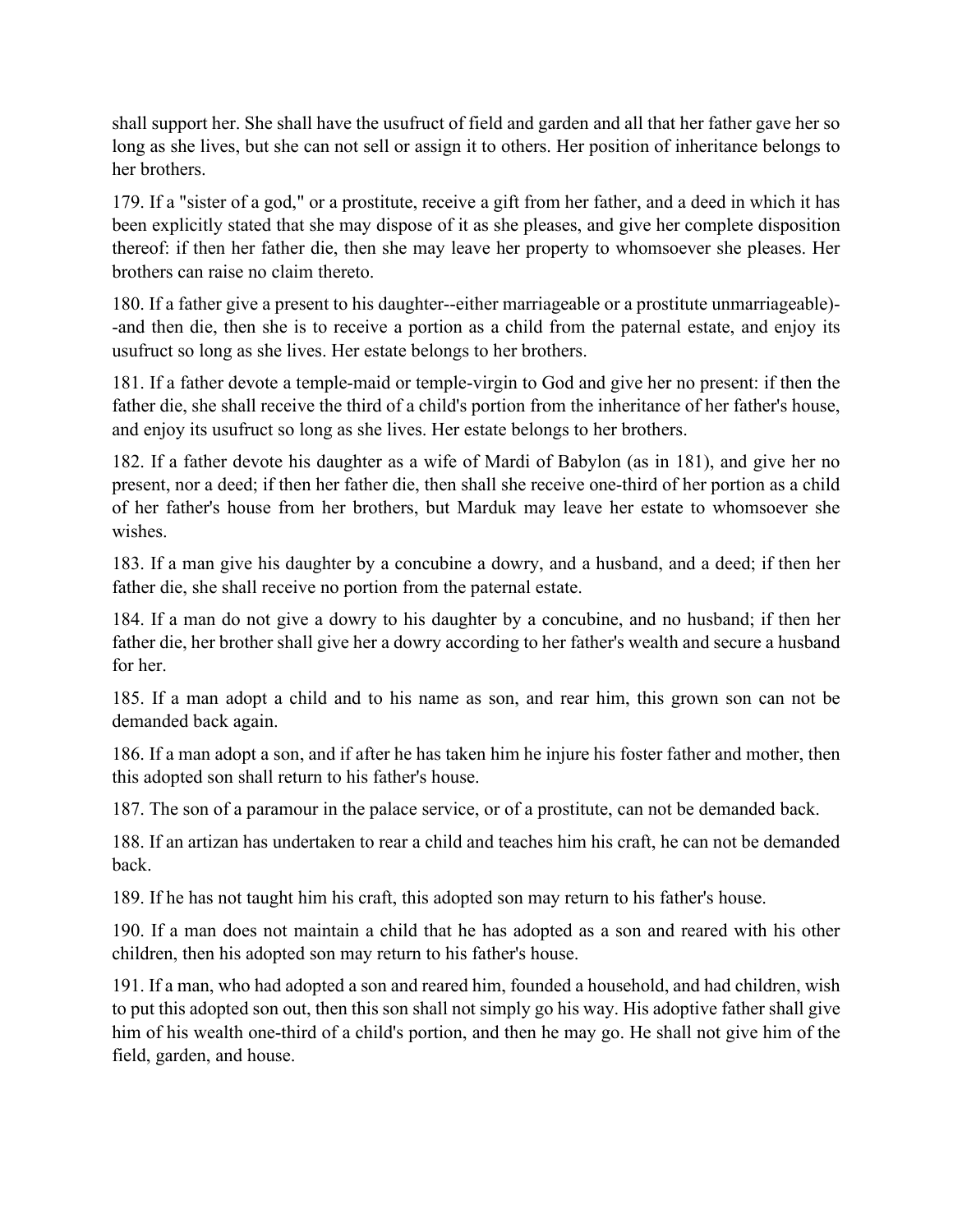192. If a son of a paramour or a prostitute say to his adoptive father or mother: "You are not my father, or my mother," his tongue shall be cut off.

193. If the son of a paramour or a prostitute desire his father's house, and desert his adoptive father and adoptive mother, and goes to his father's house, then shall his eye be put out.

194. If a man give his child to a nurse and the child die in her hands, but the nurse unbeknown to the father and mother nurse another child, then they shall convict her of having nursed another child without the knowledge of the father and mother and her breasts shall be cut off.

195. If a son strike his father, his hands shall be hewn off.

196. If a man put out the eye of another man, his eye shall be put out. [ An eye for an eye ]

197. If he break another man's bone, his bone shall be broken.

198. If he put out the eye of a freed man, or break the bone of a freed man, he shall pay one gold mina.

199. If he put out the eye of a man's slave, or break the bone of a man's slave, he shall pay onehalf of its value.

200. If a man knock out the teeth of his equal, his teeth shall be knocked out. [ A tooth for a tooth  $\mathbf{1}$ 

201. If he knock out the teeth of a freed man, he shall pay one-third of a gold mina.

202. If anyone strike the body of a man higher in rank than he, he shall receive sixty blows with an ox-whip in public.

203. If a free-born man strike the body of another free-born man or equal rank, he shall pay one gold mina.

204. If a freed man strike the body of another freed man, he shall pay ten shekels in money.

205. If the slave of a freed man strike the body of a freed man, his ear shall be cut off.

206. If during a quarrel one man strike another and wound him, then he shall swear, "I did not injure him wittingly," and pay the physicians.

207. If the man die of his wound, he shall swear similarly, and if he (the deceased) was a free-born man, he shall pay half a mina in money.

208. If he was a freed man, he shall pay one-third of a mina.

209. If a man strike a free-born woman so that she lose her unborn child, he shall pay ten shekels for her loss.

210. If the woman die, his daughter shall be put to death.

211. If a woman of the free class lose her child by a blow, he shall pay five shekels in money.

212. If this woman die, he shall pay half a mina.

213. If he strike the maid-servant of a man, and she lose her child, he shall pay two shekels in money.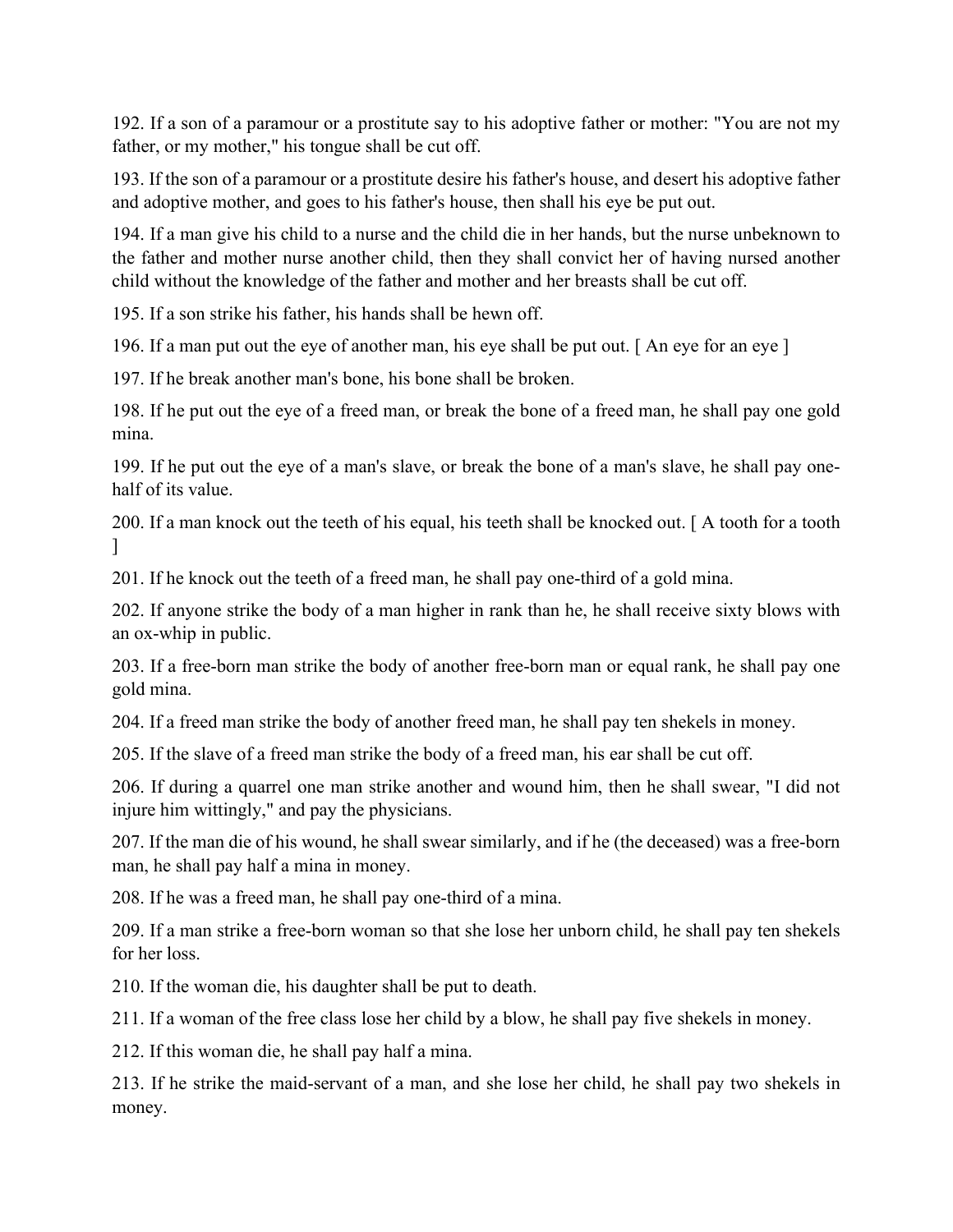214. If this maid-servant die, he shall pay one-third of a mina.

215. If a physician make a large incision with an operating knife and cure it, or if he open a tumor (over the eye) with an operating knife, and saves the eye, he shall receive ten shekels in money.

216. If the patient be a freed man, he receives five shekels.

217. If he be the slave of some one, his owner shall give the physician two shekels.

218. If a physician make a large incision with the operating knife, and kill him, or open a tumor with the operating knife, and cut out the eye, his hands shall be cut off.

219. If a physician make a large incision in the slave of a freed man, and kill him, he shall replace the slave with another slave.

220. If he had opened a tumor with the operating knife, and put out his eye, he shall pay half his value.

221. If a physician heal the broken bone or diseased soft part of a man, the patient shall pay the physician five shekels in money.

222. If he were a freed man he shall pay three shekels.

223. If he were a slave his owner shall pay the physician two shekels.

224. If a veterinary surgeon perform a serious operation on an ass or an ox, and cure it, the owner shall pay the surgeon one-sixth of a shekel as a fee.

225. If he perform a serious operation on an ass or ox, and kill it, he shall pay the owner one-fourth of its value.

226. If a barber, without the knowledge of his master, cut the sign of a slave on a slave not to be sold, the hands of this barber shall be cut off.

227. If anyone deceive a barber, and have him mark a slave not for sale with the sign of a slave, he shall be put to death, and buried in his house. The barber shall swear: "I did not mark him wittingly," and shall be guiltless.

228. If a builder build a house for some one and complete it, he shall give him a fee of two shekels in money for each sar of surface.

229 If a builder build a house for some one, and does not construct it properly, and the house which he built fall in and kill its owner, then that builder shall be put to death.

230. If it kill the son of the owner the son of that builder shall be put to death.

231. If it kill a slave of the owner, then he shall pay slave for slave to the owner of the house.

232. If it ruin goods, he shall make compensation for all that has been ruined, and inasmuch as he did not construct properly this house which he built and it fell, he shall re-erect the house from his own means.

233. If a builder build a house for some one, even though he has not yet completed it; if then the walls seem toppling, the builder must make the walls solid from his own means.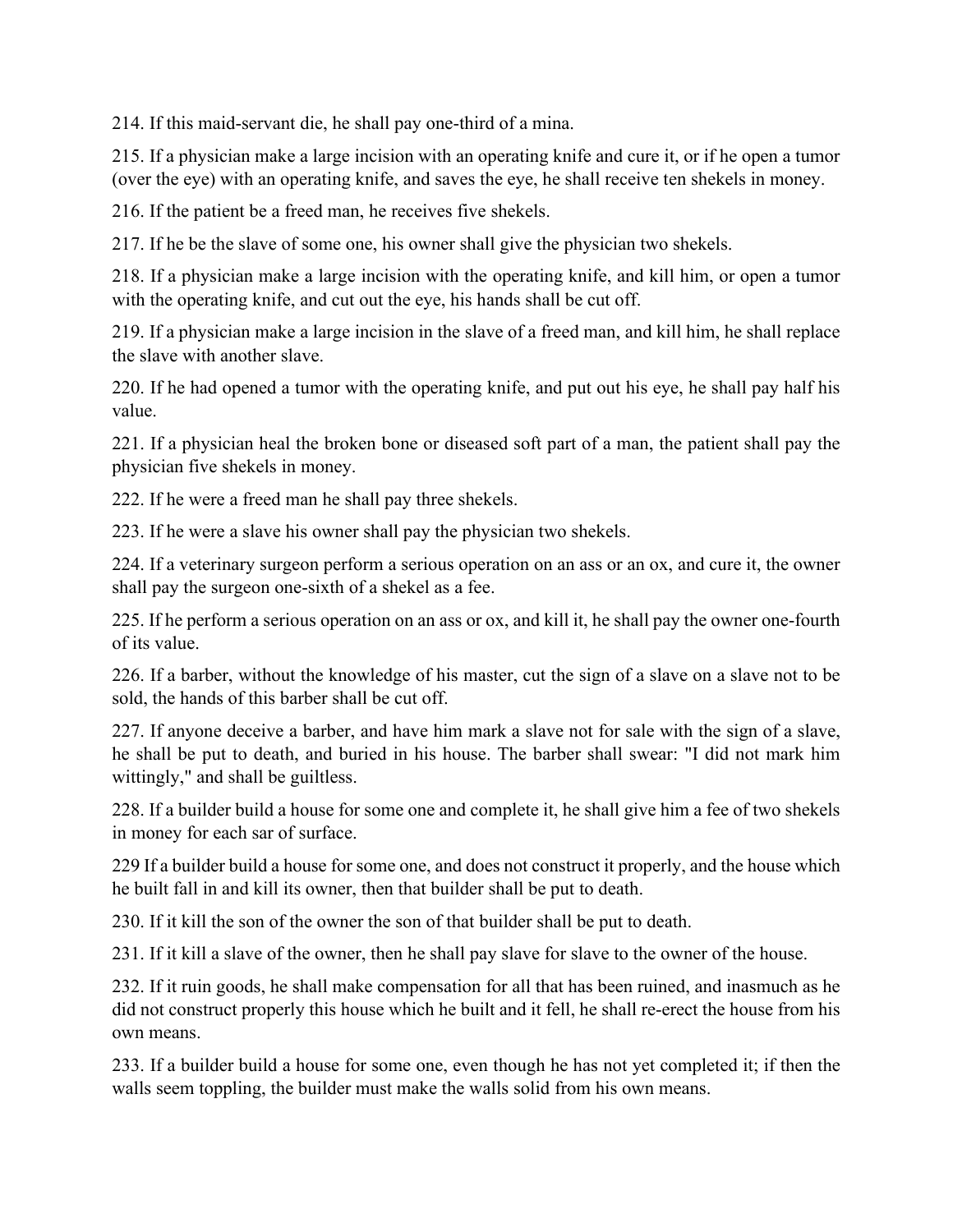234. If a shipbuilder build a boat of sixty gur for a man, he shall pay him a fee of two shekels in money.

235. If a shipbuilder build a boat for some one, and do not make it tight, if during that same year that boat is sent away and suffers injury, the shipbuilder shall take the boat apart and put it together tight at his own expense. The tight boat he shall give to the boat owner.

236. If a man rent his boat to a sailor, and the sailor is careless, and the boat is wrecked or goes aground, the sailor shall give the owner of the boat another boat as compensation.

237. If a man hire a sailor and his boat, and provide it with corn, clothing, oil and dates, and other things of the kind needed for fitting it: if the sailor is careless, the boat is wrecked, and its contents ruined, then the sailor shall compensate for the boat which was wrecked and all in it that he ruined.

238. If a sailor wreck anyone's ship, but saves it, he shall pay the half of its value in money.

239. If a man hire a sailor, he shall pay him six gur of corn per year.

240. If a merchantman run against a ferryboat, and wreck it, the master of the ship that was wrecked shall seek justice before God; the master of the merchantman, which wrecked the ferryboat, must compensate the owner for the boat and all that he ruined.

241. If anyone impresses an ox for forced labor, he shall pay one-third of a mina in money.

242. If anyone hire oxen for a year, he shall pay four gur of corn for plow-oxen.

243. As rent of herd cattle he shall pay three gur of corn to the owner.

244. If anyone hire an ox or an ass, and a lion kill it in the field, the loss is upon its owner.

245. If anyone hire oxen, and kill them by bad treatment or blows, he shall compensate the owner, oxen for oxen.

246. If a man hire an ox, and he break its leg or cut the ligament of its neck, he shall compensate the owner with ox for ox.

247. If anyone hire an ox, and put out its eye, he shall pay the owner one-half of its value.

248. If anyone hire an ox, and break off a horn, or cut off its tail, or hurt its muzzle, he shall pay one-fourth of its value in money.

249. If anyone hire an ox, and God strike it that it die, the man who hired it shall swear by God and be considered guiltless.

250. If while an ox is passing on the street (market) some one push it, and kill it, the owner can set up no claim in the suit (against the hirer).

251. If an ox be a goring ox, and it shown that he is a gorer, and he do not bind his horns, or fasten the ox up, and the ox gore a free-born man and kill him, the owner shall pay one-half a mina in money.

252. If he kill a man's slave, he shall pay one-third of a mina.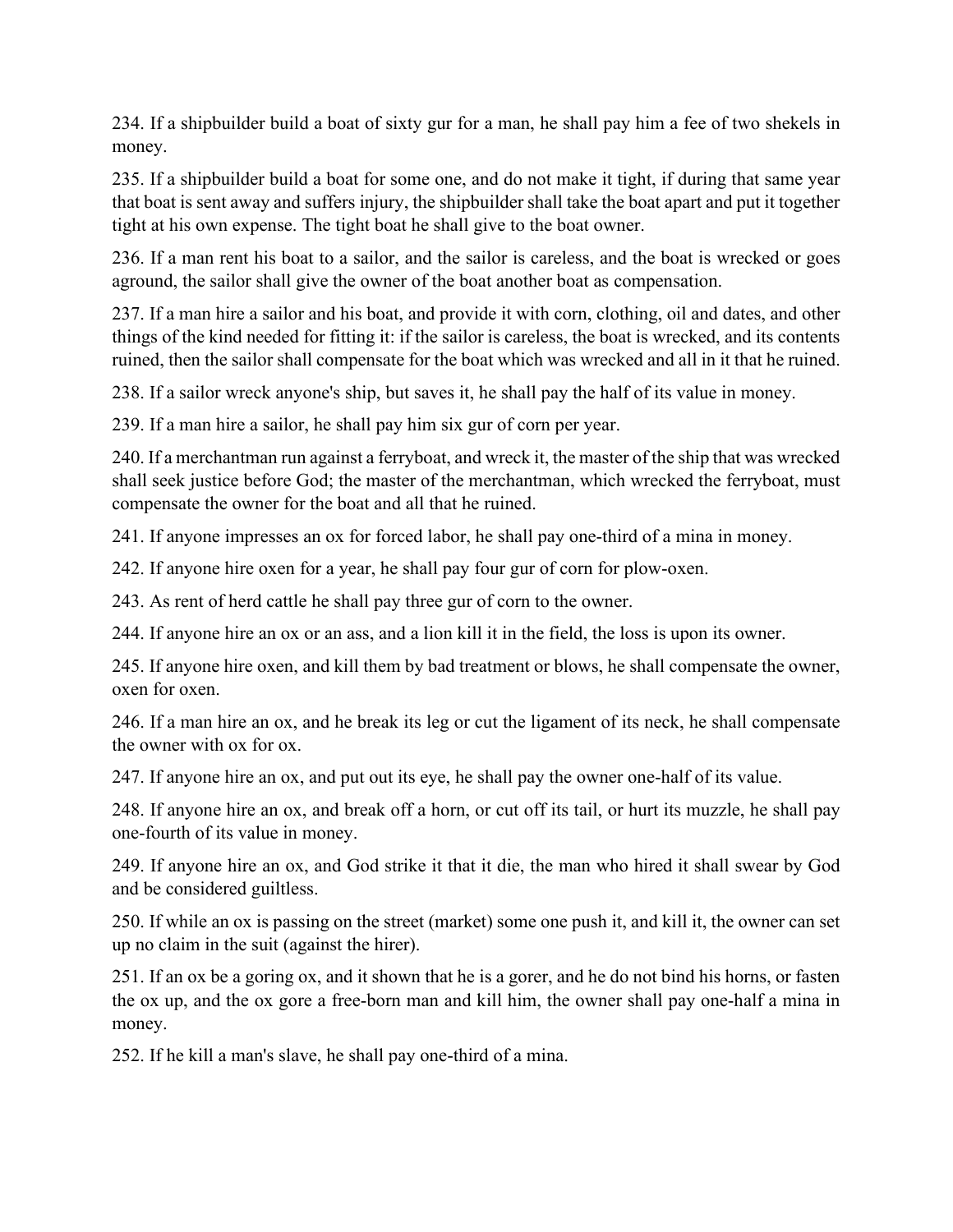253. If anyone agree with another to tend his field, give him seed, entrust a yoke of oxen to him, and bind him to cultivate the field, if he steal the corn or plants, and take them for himself, his hands shall be hewn off.

254. If he take the seed-corn for himself, and do not use the yoke of oxen, he shall compensate him for the amount of the seed-corn.

255. If he sublet the man's yoke of oxen or steal the seed-corn, planting nothing in the field, he shall be convicted, and for each one hundred gan he shall pay sixty gur of corn.

256. If his community will not pay for him, then he shall be placed in that field with the cattle (at work).

257. If anyone hire a field laborer, he shall pay him eight gur of corn per year.

258. If anyone hire an ox-driver, he shall pay him six gur of corn per year.

259. If anyone steal a water-wheel from the field, he shall pay five shekels in money to its owner.

260. If anyone steal a shadduf (used to draw water from the river or canal) or a plow, he shall pay three shekels in money.

261. If anyone hire a herdsman for cattle or sheep, he shall pay him eight gur of corn per annum.

262. If anyone, a cow or a sheep . . .

263. If he kill the cattle or sheep that were given to him, he shall compensate the owner with cattle for cattle and sheep for sheep.

264. If a herdsman, to whom cattle or sheep have been entrusted for watching over, and who has received his wages as agreed upon, and is satisfied, diminish the number of the cattle or sheep, or make the increase by birth less, he shall make good the increase or profit which was lost in the terms of settlement.

265. If a herdsman, to whose care cattle or sheep have been entrusted, be guilty of fraud and make false returns of the natural increase, or sell them for money, then shall he be convicted and pay the owner ten times the loss.

266. If the animal be killed in the stable by God ( an accident), or if a lion kill it, the herdsman shall declare his innocence before God, and the owner bears the accident in the stable.

267. If the herdsman overlook something, and an accident happen in the stable, then the herdsman is at fault for the accident which he has caused in the stable, and he must compensate the owner for the cattle or sheep.

268. If anyone hire an ox for threshing, the amount of the hire is twenty ka of corn.

269. If he hire an ass for threshing, the hire is twenty ka of corn.

270. If he hire a young animal for threshing, the hire is ten ka of corn.

271. If anyone hire oxen, cart and driver, he shall pay one hundred and eighty ka of corn per day.

272. If anyone hire a cart alone, he shall pay forty ka of corn per day.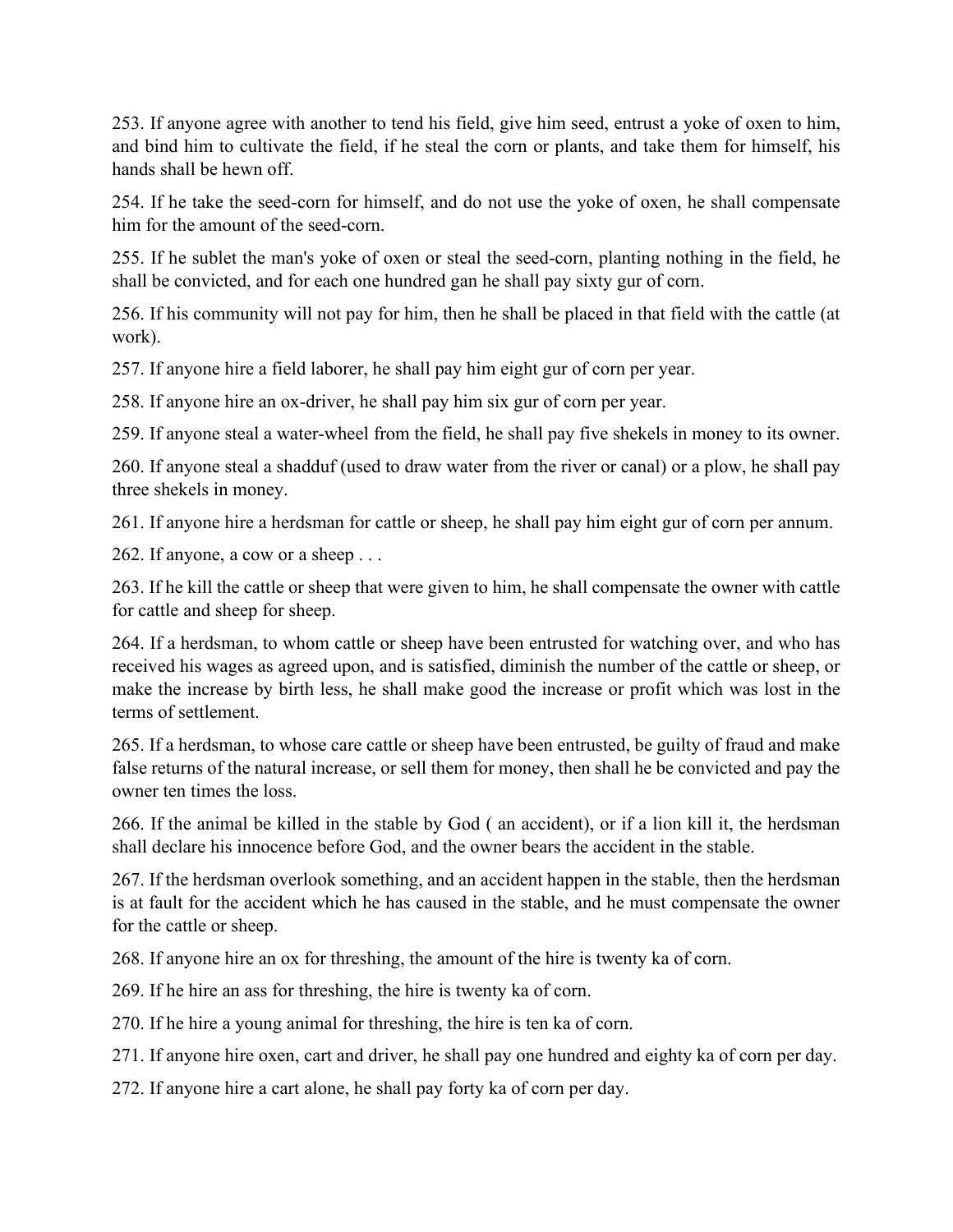273. If anyone hire a day laborer, he shall pay him from the New Year until the fifth month (April to August, when days are long and the work hard) six gerahs in money per day; from the sixth month to the end of the year he shall give him five gerahs per day.

274. If anyone hire a skilled artizan, he shall pay as wages of the . . . five gerahs, as wages of the potter five gerahs, of a tailor five gerahs, of . . . gerahs, . . . of a ropemaker four gerahs, of . . .. gerahs, of a mason . . . gerahs per day.

275. If anyone hire a ferryboat, he shall pay three gerahs in money per day.

276. If he hire a freight-boat, he shall pay two and one-half gerahs per day.

277. If anyone hire a ship of sixty gur, he shall pay one-sixth of a shekel in money as its hire per day.

278. If anyone buy a male or female slave, and before a month has elapsed the benu-disease be developed, he shall return the slave to the seller, and receive the money which he had paid.

279. If anyone buy a male or female slave, and a third party claim it, the seller is liable for the claim.

280. If while in a foreign country a man buy a male or female slave belonging to another of his own country; if when he return home the owner of the male or female slave recognize it: if the male or female slave be a native of the country, he shall give them back without any money.

281. If they are from another country, the buyer shall declare the amount of money paid therefor to the merchant, and keep the male or female slave.

282. If a slave say to his master: "You are not my master," if they convict him his master shall cut off his ear.

## **Epilogue**

Laws of justice which Hammurabi, the wise king, established. A righteous law, and pious statute did he teach the land. Hammurabi, the protecting king am I. I have not withdrawn myself from the men, whom Bel gave to me, the rule over whom Marduk gave to me, I was not negligent, but I made them a peaceful abiding-place. I expounded all great difficulties, I made the light shine upon them. With the mighty weapons which Zamama and Ishtar entrusted to me, with the keen vision with which Ea endowed me, with the wisdom that Marduk gave me, I have uprooted the enemy above and below (in north and south), subdued the earth, brought prosperity to the land, guaranteed security to the inhabitants in their homes; a disturber was not permitted. The great gods have called me, I am the salvation-bearing shepherd, whose staff is straight, the good shadow that is spread over my city; on my breast I cherish the inhabitants of the land of Sumer and Akkad; in my shelter I have let them repose in peace; in my deep wisdom have I enclosed them. That the strong might not injure the weak, in order to protect the widows and orphans, I have in Babylon the city where Anu and Bel raise high their head, in E-Sagil, the Temple, whose foundations stand firm as heaven and earth, in order to bespeak justice in the land, to settle all disputes, and heal all injuries, set up these my precious words, written upon my memorial stone, before the image of me, as king of righteousness.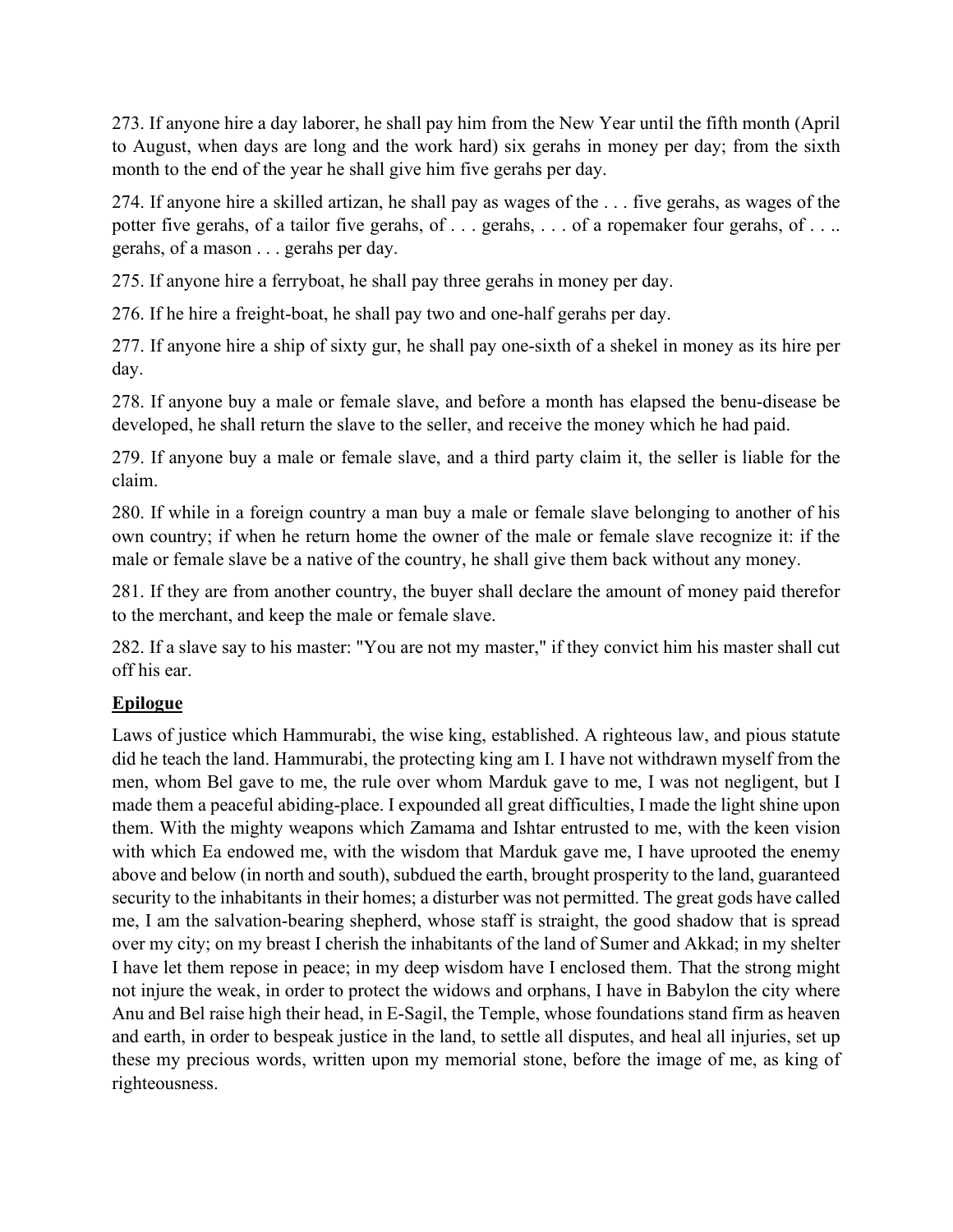The king who ruleth among the kings of the cities am I. My words are well considered; there is no wisdom like unto mine. By the command of Shamash, the great judge of heaven and earth, let righteousness go forth in the land: by the order of Marduk, my lord, let no destruction befall my monument. In E-Sagil, which I love, let my name be ever repeated; let the oppressed, who has a case at law, come and stand before this my image as king of righteousness; let him read the inscription, and understand my precious words: the inscription will explain his case to him; he will find out what is just, and his heart will be glad, so that he will say:

"Hammurabi is a ruler, who is as a father to his subjects, who holds the words of Marduk in reverence, who has achieved conquest for Marduk over the north and south, who rejoices the heart of Marduk, his lord, who has bestowed benefits for ever and ever on his subjects, and has established order in the land."

When he reads the record, let him pray with full heart to Marduk, my lord, and Zarpanit, my lady; and then shall the protecting deities and the gods, who frequent E-Sagil, graciously grant the desires daily presented before Marduk, my lord, and Zarpanit, my lady.

In future time, through all coming generations, let the king, who may be in the land, observe the words of righteousness which I have written on my monument; let him not alter the law of the land which I have given, the edicts which I have enacted; my monument let him not mar. If such a ruler have wisdom, and be able to keep his land in order, he shall observe the words which I have written in this inscription; the rule, statute, and law of the land which I have given; the decisions which I have made will this inscription show him; let him rule his subjects accordingly, speak justice to them, give right decisions, root out the miscreants and criminals from this land, and grant prosperity to his subjects.

Hammurabi, the king of righteousness, on whom Shamash has conferred right (or law) am I. My words are well considered; my deeds are not equaled; to bring low those that were high; to humble the proud, to expel insolence. If a succeeding ruler considers my words, which I have written in this my inscription, if he do not annul my law, nor corrupt my words, nor change my monument, then may Shamash lengthen that king's reign, as he has that of me, the king of righteousness, that he may reign in righteousness over his subjects. If this ruler do not esteem my words, which I have written in my inscription, if he despise my curses, and fear not the curse of God, if he destroy the law which I have given, corrupt my words, change my monument, efface my name, write his name there, or on account of the curses commission another so to do, that man, whether king or ruler, patesi, or commoner, no matter what he be, may the great God (Anu), the Father of the gods, who has ordered my rule, withdraw from him the glory of royalty, break his scepter, curse his destiny. May Bel, the lord, who fixeth destiny, whose command can not be altered, who has made my kingdom great, order a rebellion which his hand can not control; may he let the wind of the overthrow of his habitation blow, may he ordain the years of his rule in groaning, years of scarcity, years of famine, darkness without light, death with seeing eyes be fated to him; may he (Bel) order with his potent mouth the destruction of his city, the dispersion of his subjects, the cutting off of his rule, the removal of his name and memory from the land. May Belit, the great Mother, whose command is potent in E-Kur (the Babylonian Olympus), the Mistress, who harkens graciously to my petitions, in the seat of judgment and decision (where Bel fixes destiny), turn his affairs evil